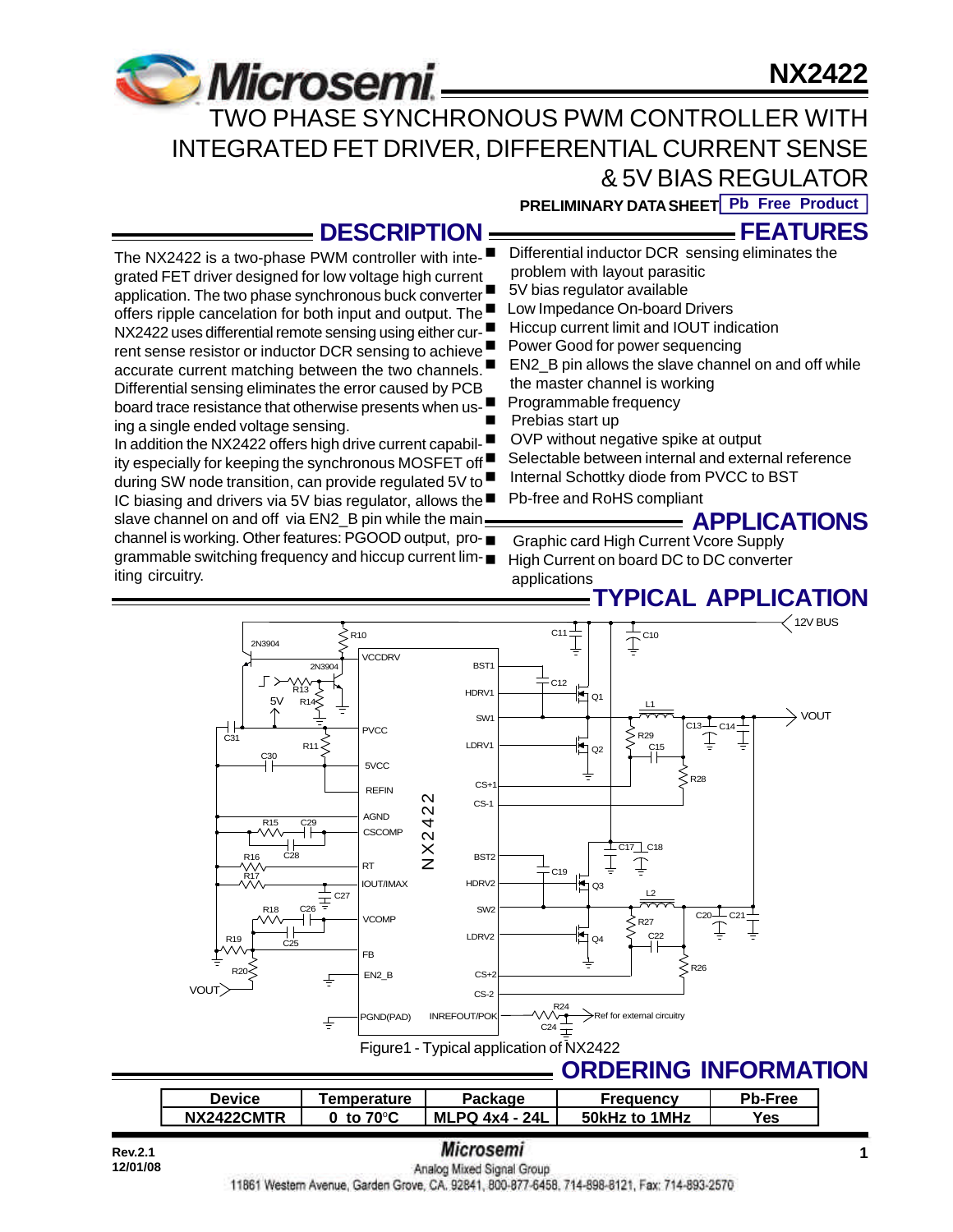

# **ABSOLUTE MAXIMUM RATINGS**

| Operating Junction Temperature Range  -40°C To 125°C |  |  |  |  |
|------------------------------------------------------|--|--|--|--|
|                                                      |  |  |  |  |

CAUTION: Stresses above those listed in "ABSOLUTE MAXIMUM RATINGS", may cause permanent damage to the device. This is a stress only rating and operation of the device at these or any other conditions above those indicated in the operational sections of this specification is not implied.

# **PACKAGE INFORMATION**



# **ELECTRICAL SPECIFICATIONS**

Unless otherwise specified, these specifications apply over  $5Vec = 5V$ ,  $PVec = 5V$ ,  $V_{BST}V_{SW}=5V$ ,  $EN2_B=GND$ , and  $T_a = 0$  to 70°C. Typical values refer to  $T_a = 25$ °C. Low duty cycle pulse testing is used which keeps junction and case temperatures equal to the ambient temperature.

| <b>PARAMETER</b>                                                                | <b>SYM</b>                          | <b>TEST CONDITION</b>                                                        | <b>MIN</b> | <b>TYP</b> | <b>MAX</b> | <b>UNITS</b>  |
|---------------------------------------------------------------------------------|-------------------------------------|------------------------------------------------------------------------------|------------|------------|------------|---------------|
| <b>Supply Voltage(Vcc)</b><br>5V <sub>cc</sub> , PV <sub>cc</sub> Voltage Range | $V_{\rm CC}$                        |                                                                              | 4.5        | 5          | 5.5        | V             |
| $5V_{CC}$ Supply Current (static)                                               | $I_{CC}$ (Static)                   | REFIN=GND, EN2_B=5V                                                          |            | 6.7        |            | mA            |
| $PV_{CC}$ Supply Current<br>(Dynamic)                                           | <b>ICC</b><br>(Dynamic)             | REFIN=5V, EN2_B=GND,<br>Freq=200Khz per phase<br>$C_{\text{LOAD}} = 2200$ PF |            | 4.4        |            | mA            |
| V <sub>BST</sub> Voltage Range                                                  | $V_{\text{BST}}$ to $V_{\text{SW}}$ |                                                                              | 4.5        | 5          | 5.5        | $\mathcal{U}$ |
| $V_{\text{BST}}$ Supply Current<br>((Dynamic))                                  | $V_{\text{BST}}$<br>(Dynamic)       | REFIN=5V, EN2_B=GND,<br>Freq=200Khz per phase<br>$C_{\text{LOAD}} = 2200$ PF |            | 4.5        |            | mA            |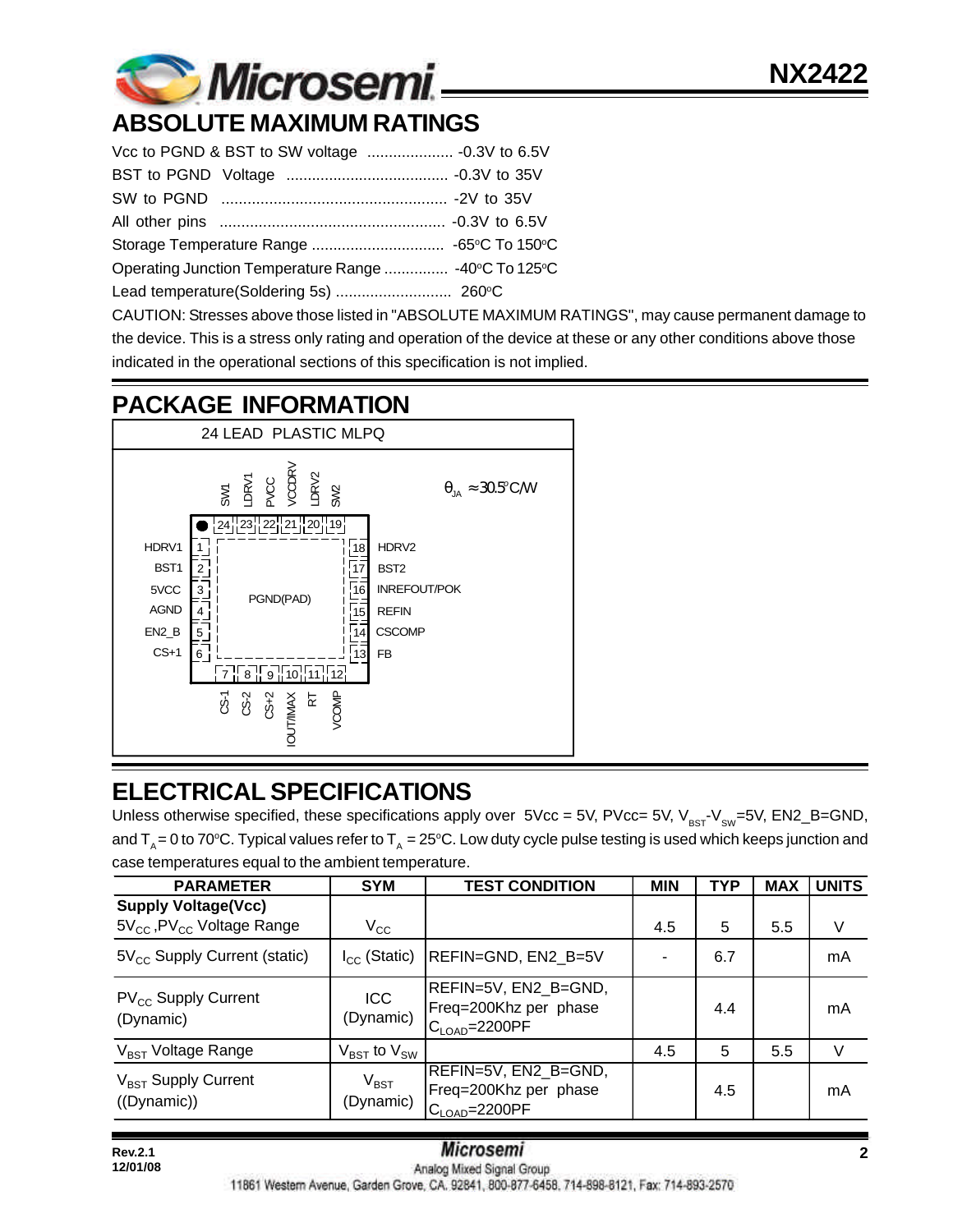

| <b>PARAMETER</b>                   | <b>SYM</b>                | <b>TEST CONDITION</b>                         | <b>MIN</b>     | <b>TYP</b> | <b>MAX</b> | <b>UNITS</b> |
|------------------------------------|---------------------------|-----------------------------------------------|----------------|------------|------------|--------------|
| Under Voltage, Vcc & EN2_B         |                           |                                               |                |            |            |              |
| $V_{CC}$ -Threshold                | V <sub>CC</sub> _UVLO     | V <sub>CC</sub> Rising                        |                | 4.1        |            | V            |
| $V_{CC}$ -Hysteresis               | $\rm V_{\rm CC}\_$ Hyst   |                                               |                | 0.4        |            | $\vee$       |
| EN2 B Threshold                    |                           | V <sub>EN2_B</sub> Rising                     |                | 0.82       |            | $\vee$       |
| EN2_B Hysteresis                   |                           |                                               |                | 80         |            | mV           |
| <b>Reference Voltage</b>           |                           |                                               |                |            |            |              |
| <b>Ref Voltage</b>                 | $V_{REF}$                 | 4.5V<5Vcc<5.5V                                |                | 0.6        |            | $\vee$       |
| Ref Voltage line regulation        |                           |                                               |                | 0.2        |            | $\%$         |
| <b>Oscillator (Rt)</b>             |                           |                                               |                |            |            |              |
| Frequency for each phase           | Fs                        | Rt=100kohm                                    |                | 400        |            | <b>KHz</b>   |
| Ramp-Amplitude Voltage             | $\bar{V}_{RAMP}$          |                                               |                | 1.02       |            | $\vee$       |
| Ramp Peak                          |                           |                                               |                | 2.2        |            | $\vee$       |
| Ramp Valley                        |                           |                                               |                | 1.18       |            | $\vee$       |
| Max Duty Cycle                     |                           | 200Khz/Phase                                  |                | 97         |            | %            |
| Min Duty Cycle                     |                           |                                               |                |            | 0          | $\%$         |
| <b>Transconductance</b>            |                           |                                               |                |            |            |              |
| <b>Amplifiers(CSCOMP)</b>          |                           |                                               | 50             | 65         |            | dB           |
| Open Loop Gain<br>Transconductance |                           |                                               |                | 1600       |            | umoh         |
| <b>Voltage Mode Error</b>          |                           |                                               |                |            |            |              |
| Open Loop Gain                     |                           |                                               | 50             |            |            | dB           |
| Input Offset Voltage               | $Vio_v$                   |                                               |                | 0          |            | mV           |
| <b>Output Current Source</b>       |                           |                                               | 5              |            |            | mA           |
| <b>Output Current Sink</b>         |                           |                                               | $\overline{5}$ |            |            | mA           |
| Output HI Voltage                  |                           |                                               | $Vcc-1.5$      |            |            | $\vee$       |
| Output LOW Voltage                 |                           |                                               |                |            | 0.5        | $\vee$       |
| SS (Internal)                      |                           |                                               |                |            |            |              |
| Soft Start time                    | <b>Tss</b>                | 400Khz/Phase                                  |                | 2.5        |            | mS           |
| <b>POK/INFEROUT</b>                |                           |                                               |                |            |            |              |
| Threshold                          |                           | $V_{FB}$ Rising                               |                | 73         |            | $\%V_P$      |
| Hysteresis                         |                           |                                               |                | 5          |            | $\%$         |
| POK Voltage                        |                           | $I_{\text{OUT}}$ =5mA(sourcing)               | 1.191          | 1.215      | 1.24       | $\vee$       |
| <b>High Side Driver</b>            |                           |                                               |                |            |            |              |
| $(C_L = 4700pF)$                   |                           |                                               |                |            |            |              |
| Output Impedance, Sourcing         | $R_{\rm source}$ (Hdrv)   | $I=200mA$                                     |                | 1          |            | ohm          |
| Current                            |                           |                                               |                |            |            |              |
| Output Impedance, Sinking          | $R_{sink}(Hdrv)$          | $I=200mA$                                     |                | 0.7        |            | ohm          |
| Current                            |                           |                                               |                |            |            |              |
| <b>Rise Time</b>                   | THdrv(Rise)               | 10% to 90%                                    |                | 19         |            | ns           |
| <b>Fall Time</b>                   | THdrv(Fall)               | 90% to 10%                                    |                | 18.5       |            | ns           |
| Deadband Time                      | Tdead(L to<br>H)          | Ldrv going Low to Hdrv going<br>High, 10%-10% |                | 40         |            | ns           |
| <b>Low Side Driver</b>             |                           |                                               |                |            |            |              |
| $(C_L=10000pF)$                    |                           |                                               |                |            |            |              |
| Output Impedance, Sourcing         | $R_{\text{source}}(Ldrv)$ | $I=200mA$                                     |                | 1          |            | ohm          |
| Current                            |                           |                                               |                |            |            |              |
| Output Impedance, Sinking          | $R_{sink}(Ldrv)$          | $I=200mA$                                     |                | 0.5        |            | ohm          |
| Current                            |                           |                                               |                |            |            |              |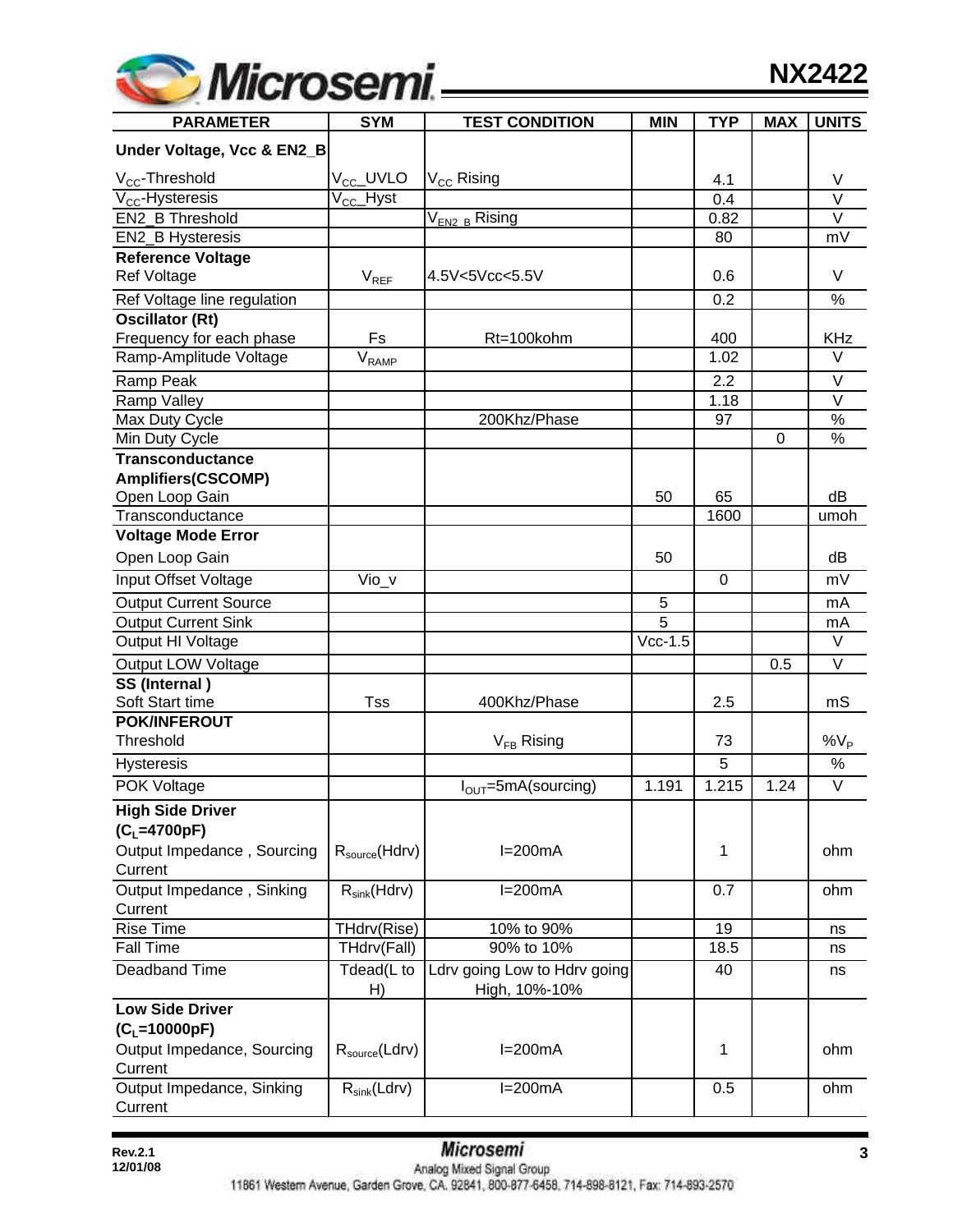| <b>Wicrosemi</b> |  |
|------------------|--|
|                  |  |

| <b>PARAMETER</b>                 | <b>SYM</b>  | <b>TEST CONDITION</b>       | <b>MIN</b> | <b>TYP</b>     | <b>MAX</b>     | <b>UNITS</b> |
|----------------------------------|-------------|-----------------------------|------------|----------------|----------------|--------------|
| <b>Rise Time</b>                 | TLdrv(Rise) | 10% to 90%                  |            | 34             |                | ns           |
| <b>Fall Time</b>                 | TLdrv(Fall) | 90% to 10%                  |            | 18             |                | ns           |
| Deadband Time                    | Tdead(H to  | SW going Low to Ldrv going  |            | 10             |                | ns           |
|                                  |             | High, 10% to 10%            |            |                |                |              |
| <b>Propagation Delay</b>         | Tdealy(H)   | IN going High to Ldrv going |            | 14             |                | ns           |
|                                  |             | Low                         |            |                |                |              |
| <b>Current Sense</b>             |             |                             |            |                |                |              |
| Amplifier(CS+, CS-)              |             |                             |            |                |                |              |
| Input Offset Voltage             |             |                             | $-2$       |                | $\overline{2}$ | mV           |
| Voltage Gain                     |             |                             | 29.7       | 30             | 30.3           | V/V          |
| <b>OVP Threshold</b>             |             |                             |            |                |                |              |
| <b>OVP Threshold</b>             |             | percent of Vp               |            | 130            |                | %            |
| <b>FB UVLO Threshold</b>         |             |                             |            |                |                |              |
| FB UVLO Threshold                |             | percent of Vp               |            | 70             |                | %            |
| <b>REFIN VOLTAGE</b>             |             |                             |            |                |                |              |
| <b>REFIN Voltage Range</b>       |             |                             | 0.4        |                | 2.5            | V            |
| Disable Voltage Threshold        |             |                             | 0.3        | 0.35           | 0.4            | $\vee$       |
| <b>Threshold Enable Internal</b> |             |                             |            | 75             |                | %VCC         |
| Reference                        |             |                             |            |                |                |              |
| <b>5V AUX REG</b>                |             |                             |            |                |                |              |
| Regout Output Voltage High       |             | VIN=12V, PVCC=3V            |            | 11             |                | V            |
| <b>Regout Output Voltage Low</b> |             | $VIN = 12V$<br>PVCC=5.8V,   |            | $\overline{2}$ |                | $\vee$       |
|                                  |             | VCCDRV connected to 12V     |            |                |                |              |
|                                  |             | by 1k resistor              |            |                |                |              |
| <b>Internal Schottky Diode</b>   |             |                             |            |                |                |              |
| Forward voltage drop             |             | forward current=10mA        |            | 600            |                | mV           |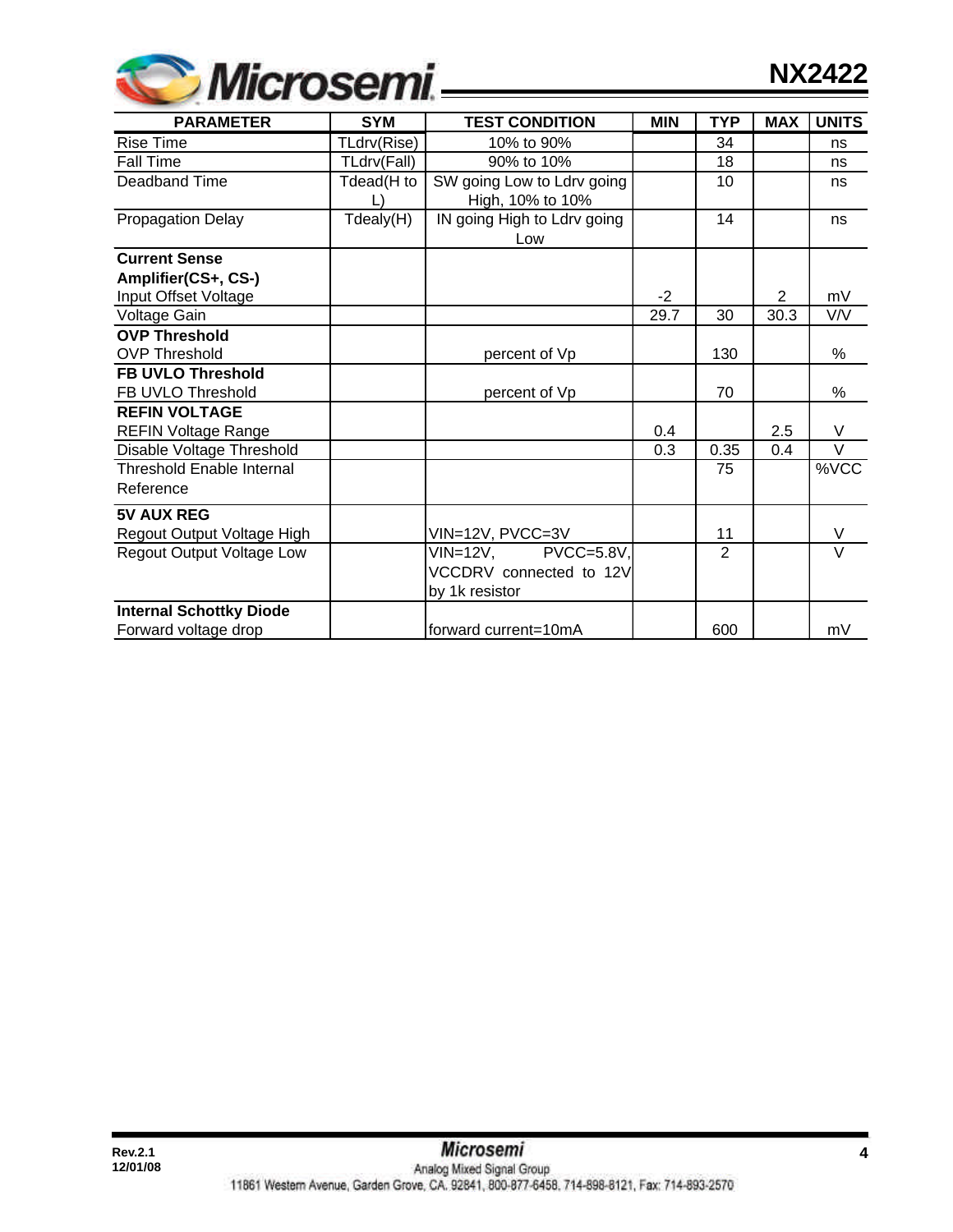

| <b>PIN DESCRIPTIONS</b><br><b>SYMBOL</b> | <b>PIN DESCRIPTION</b>                                                                                                                                                                                                                                                                                                                                                                                                                                                                         |
|------------------------------------------|------------------------------------------------------------------------------------------------------------------------------------------------------------------------------------------------------------------------------------------------------------------------------------------------------------------------------------------------------------------------------------------------------------------------------------------------------------------------------------------------|
| HDRV1                                    | High side gate driver for Channel 1.                                                                                                                                                                                                                                                                                                                                                                                                                                                           |
| BST1                                     | Bootstrap supply for Channel 1.                                                                                                                                                                                                                                                                                                                                                                                                                                                                |
| 5VCC                                     | IC's supply voltage. This pin biases the internal logic circuits. A minimum 1uF<br>ceramic capacitor is recommended to connect from this pin to ground plane.                                                                                                                                                                                                                                                                                                                                  |
| <b>AGND</b>                              | Controller analog ground pin.                                                                                                                                                                                                                                                                                                                                                                                                                                                                  |
| $EN2_B$                                  | This pin is used to startup or shutdown the channel2 only while 5VCC and REFIN is<br>ready. For two phase opeartion, EN2_B is preferred to be tied to GND. For one<br>phase opeartion, EN2_B is preferred to be tied to 5VCC. During the operation, it is<br>not recommended to change EN2_B voltage.                                                                                                                                                                                          |
| $CS+1$                                   | Positive input of the channel 1 differential current sense amplifiers. It is connected<br>directly to the RC junction of the respective phase's output inductor.                                                                                                                                                                                                                                                                                                                               |
| $CS-1$                                   | Negative input of the channel 1 differential current sense amplifiers. It is con-<br>nected directly to the negative side of the respective phase's output inductor.                                                                                                                                                                                                                                                                                                                           |
| $CS-2$                                   | Negative input of the channel 2 differential current sense amplifiers. It is con-<br>nected directly to the negative side of the respective phase's output inductor.                                                                                                                                                                                                                                                                                                                           |
| $CS+2$                                   | Positive input of the channel 2 differential current sense amplifiers. It is connected<br>directly to the RC junction of the respective phase's output inductor.                                                                                                                                                                                                                                                                                                                               |
| <b>IOUT/IMAX</b>                         | This pin indicates average output current level and sets OCP threshold using a<br>resistor from this pin to ground. A no more than 1nF ceramic capacitor is recom-<br>mended to connect this pin to ground plane to filter the noise on this pin.                                                                                                                                                                                                                                              |
| RT                                       | This pin programs the internal oscillator frequency using a resistor from this pin to<br>ground.                                                                                                                                                                                                                                                                                                                                                                                               |
| <b>VCOMP</b>                             | This is the output pin of the error amplifier.                                                                                                                                                                                                                                                                                                                                                                                                                                                 |
| FB                                       | This pin is the error amplifier inverting input. It is connected to the output voltage via<br>a voltage divider.                                                                                                                                                                                                                                                                                                                                                                               |
| <b>CSCOMP</b>                            | The output of the transconductance op amp for current balance circuit. An<br>external RC is connected from this pin to GND to stabilize the current loop.                                                                                                                                                                                                                                                                                                                                      |
| <b>REFIN</b>                             | External reference input. If pull-up to >4.5V, internal reference is used. If driven by<br>an external voltage ranged from 0.4V to 2.5V, external reference is used with slew<br>rate following SS rate. If REFIN is below 0.4V, device is disabled.                                                                                                                                                                                                                                           |
| INREFOUT/<br><b>POK</b>                  | This pin has dual functions. When FB pin is below 75% of internal 0.6V reference,<br>this pin is held low. When FB reaches above this threshold, this pin is tied to an<br>internal 1.25V reference, allowing it to be used as a reference for any external op<br>amp circuitry as well as an indicator of power OK. This pin can not be connected<br>directly to an output capacitor. An RC network is needed which also provides a slow<br>ramp up of the reference for the external op amp. |

## **PIN DESCRIPTIONS**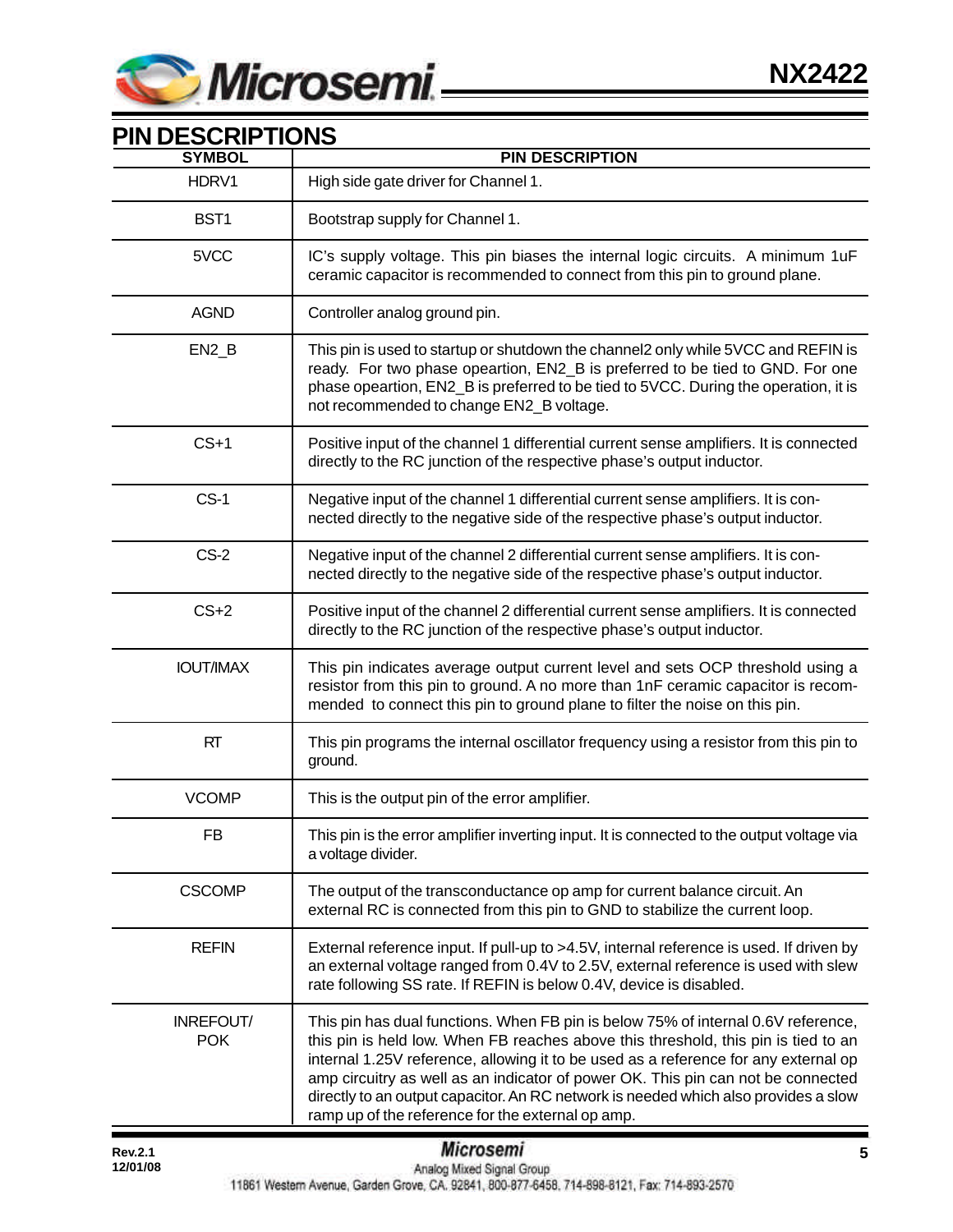

| <b>SYMBOL</b>     | <b>PIN DESCRIPTION</b>                                                                                                                                                                                                                                                                                                                                |
|-------------------|-------------------------------------------------------------------------------------------------------------------------------------------------------------------------------------------------------------------------------------------------------------------------------------------------------------------------------------------------------|
| BST <sub>2</sub>  | Bootstrap supply for Channel 2.                                                                                                                                                                                                                                                                                                                       |
| HDRV <sub>2</sub> | High side gate driver for Channel 2.                                                                                                                                                                                                                                                                                                                  |
| SW <sub>2</sub>   | Switch node for Channel2.                                                                                                                                                                                                                                                                                                                             |
| LDRV <sub>2</sub> | Low side gate driver for Channel 2.                                                                                                                                                                                                                                                                                                                   |
| <b>PVCC</b>       | This pin provide the supply voltage for the lower MOSFET drivers. This pin provide<br>the supply voltage for the lower MOSFET drivers. A high frequency ceramic 1uF<br>must be placed close to this pin and tied to PGND to provide peak current<br>needed for low side MOSFETs.                                                                      |
| LDRV1             | Low side gate driver for Channel 1.                                                                                                                                                                                                                                                                                                                   |
| SW <sub>1</sub>   | Switch node for Channel 1.                                                                                                                                                                                                                                                                                                                            |
| <b>PGND</b>       | This is the ground connection for the power stage of the controller.                                                                                                                                                                                                                                                                                  |
| <b>VCCDRV</b>     | The output of the 5V regulator controller that drives a low current low cost exter-<br>nal BIPOLAR transistor or an external MOSFET to regulate the voltage at Vcc pin<br>derived from BUS voltage. A resistor with value from 1k to 10k is used to connect<br>VCCDRV and VBUS. Pulling down VCCDRV is used to disable chip in NX2422<br>application. |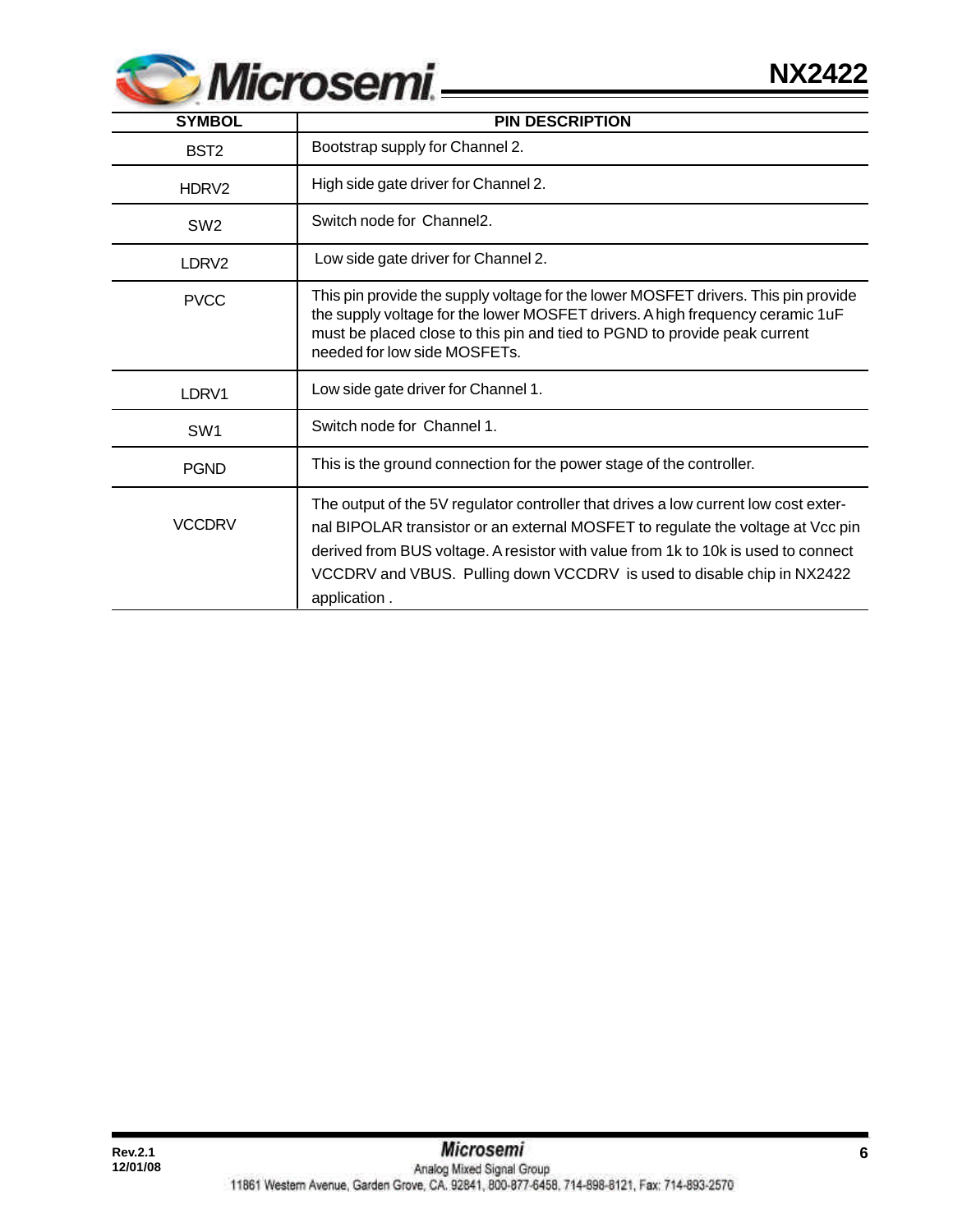# **BLOCK DIAGRAM**



Figure 2 - Block diagram of NX2422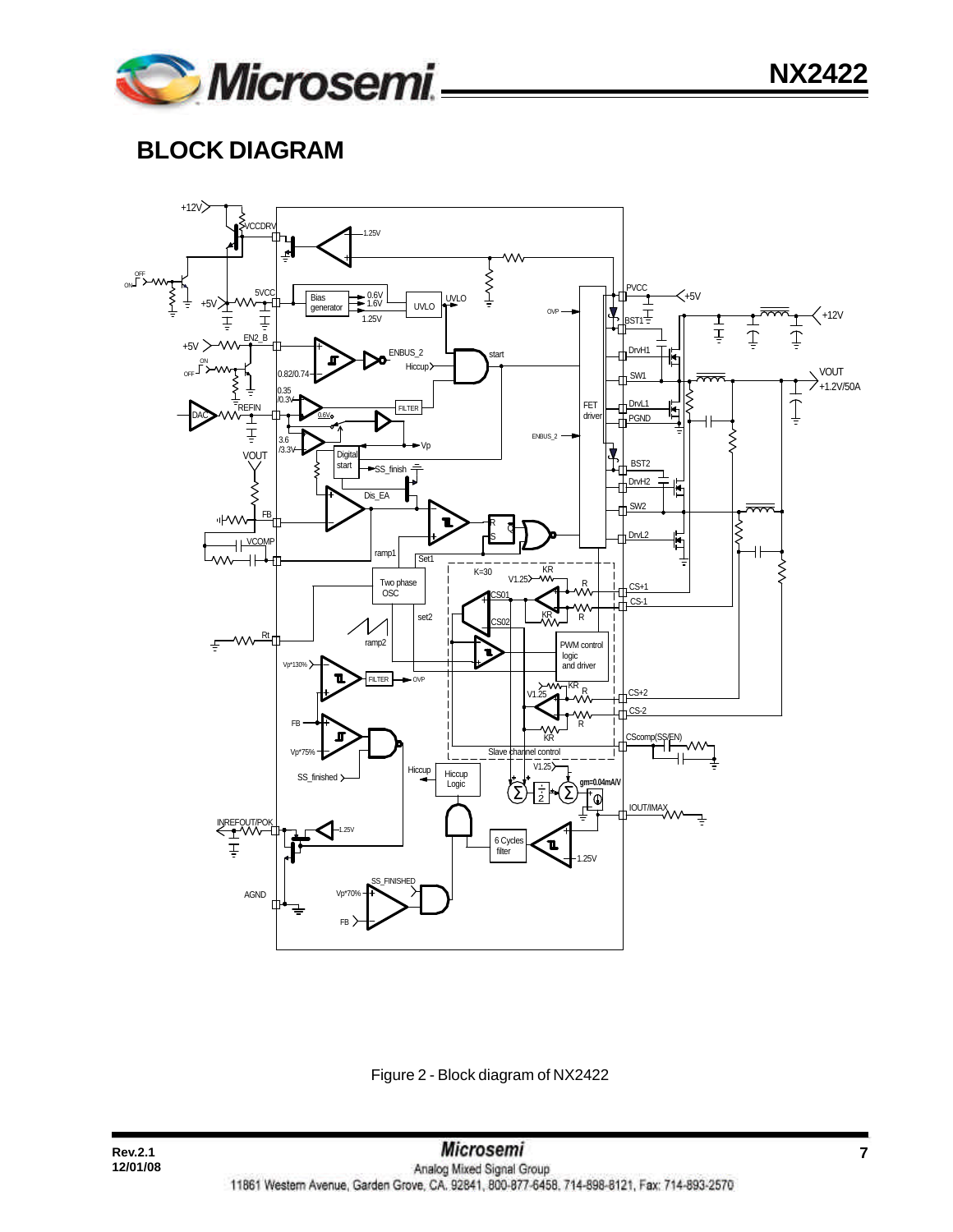

### **Symbol Used In Application Information:**

- V<sub>IN</sub> Input voltage
- VOUT Output voltage
- Iout Output current
- $\Delta V_{RIPPLE}$  Output voltage ripple
- F<sub>s</sub> Operation frequency for each channel
- $\Delta$ IRIPPLE Inductor current ripple

## **Design Example**

The following is typical application for NX2422.

 $V_{IN} = 12V$  $V$ OUT= $1.2V$  $I<sub>OUT</sub>=50A$ IOUT\_max=60A  $\Delta V$ RIPPLE <=12mV AVDROOP<=120mV @30A step FS=400kHz Phase number N=2

## **Output Inductor Selection**

The selection of inductor value is based on inductor ripple current, power rating, working frequency and efficiency. Larger inductor value normally means smaller ripple current. However if the inductance is chosen too large, it brings slow response and lower efficiency. Usually the ripple current ranges from 20% to 40% of the output current. This is a design freedom which can be decided by design engineer according to various application requirements. The inductor value can be calculated by using the following equations:

$$
L_{\text{OUT}} = \frac{V_{\text{IN}} - V_{\text{OUT}}}{\Delta I_{\text{RIPPLE}}} \times \frac{V_{\text{OUT}}}{V_{\text{IN}}} \times \frac{1}{F_s}
$$
  
 
$$
\Delta I_{\text{RIPPLE}} = k \times \frac{I_{\text{OUTPUT}}}{N} \qquad ...(1)
$$

where k is between 0.2 to 0.4. Select k=0.2, then

$$
L_{\text{OUT}} = \frac{12V - 1.2V}{0.2 \times \frac{50A}{2}} \times \frac{1.2V}{12V} \times \frac{1}{400kHz}
$$

 $L_{\text{OUT}} = 0.54$ uH

Choose inductor from Vishay IHLP\_5050FD-01 with L=0.68uH DCR=1.4mΩ.

Current Ripple is recalculated as

$$
\Delta I_{\text{RIPPLE}} = \frac{V_{\text{IN}} - V_{\text{OUT}}}{L_{\text{OUT}}} \times \frac{V_{\text{OUT}}}{V_{\text{IN}}} \times \frac{1}{F_{\text{s}}}
$$
  
= 
$$
\frac{12V - 1.2V}{0.68 \text{UH}} \times \frac{1.2V}{12V} \times \frac{1}{400 \text{kHz}} = 3.97 \text{A}
$$
...(2)

## **Output Capacitor Selection**

Output capacitor value is basically decided by the output voltage ripple, capacitor RMS current rating and load transient.

#### **Based on Voltage Ripple**

For electrolytic, POSCAP bulk capacitor, the ESR (equivalent series resistance) and inductor current typically determines the output voltage ripple.

$$
ESR_{\text{desire}} = \frac{\Delta V_{\text{RIPPLE}}}{\Delta I_{\text{RIPPLE}}} = \frac{12mV}{3.97A} = 3.022m\Omega \qquad ...(3)
$$

If low ESR is required, for most applications, multiple capacitors in parallel are better than a big capacitor. For example, for 12mV output ripple, SANYO OS-CON capacitors 2R5SEPC1000MX(1000uF 7mΩ) are chosen.

$$
N = \frac{ESR_{E} \times \Delta I_{RIPPLE}}{\Delta V_{RIPPLE}} \qquad ...(4)
$$

Number of Capacitor is calculated as

$$
N = \frac{7m\Omega \times 3.97A}{12mV}
$$

 $N = 2.3$ 

For ceramic capacitor, the current ripple is determined by the number of capacitor instead of ESR

$$
C_{\text{OUT}} = \frac{\Delta I_{\text{RipPLE}}}{8 \times F_s \times \Delta V_{\text{RipPLE}}} \qquad ...(5)
$$

Typically, the calculated capacitance is so small that the output voltage droop during the transient can not meet the spec although ripple is small.

# **Rev.2.1 8** 11861 Western Avenue, Garden Grove, CA. 92841, 800-877-6458, 714-898-8121, Fax: 714-893-2570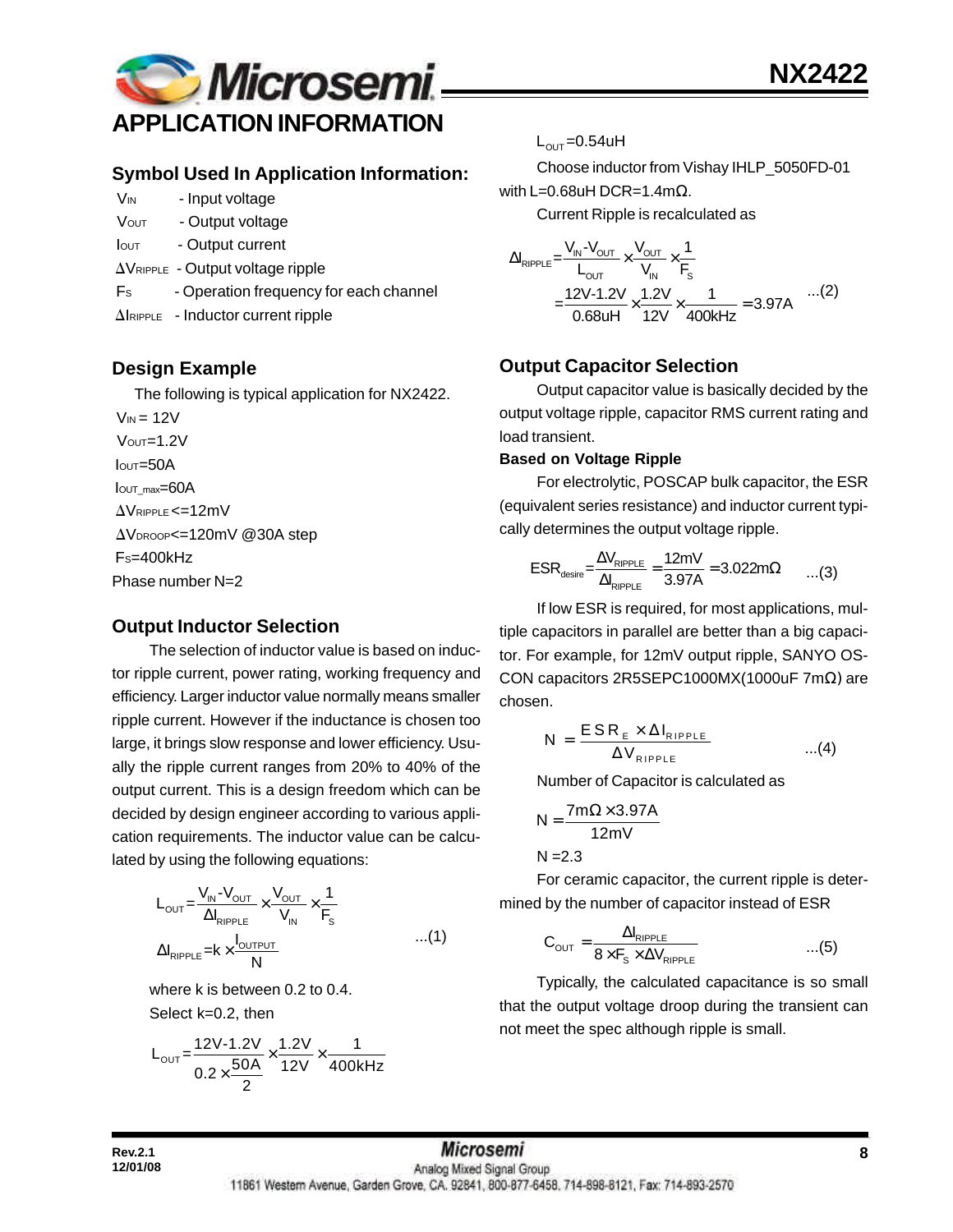

#### **Based On Transient Requirement**

Typically, the output voltage droop during transient is specified as:

#### $\Delta\rm{V}_{\rm{DROOP}}$ < $\Delta\rm{V}_{\rm{TRAN}}$  @ step load  $\Delta\rm{I}_{\rm{STEP}}$

During the transient, the voltage droop during the transient is composed of two sections. One Section is dependent on the ESR of capacitor, the other section is a function of the inductor, output capacitance as well as input, output voltage. For example, overshoot caused by  $\Delta I$ <sub>STEP</sub> transient load which is from high load to low load, can be estimated as the following equation,if assuming the bandwidth of system is high enough.

$$
\Delta V_{\text{overshoot}} = \text{ESR} \times \Delta I_{\text{step}} + \frac{V_{\text{OUT}}}{2 \times L \times C_{\text{OUT}}} \times \tau^2 \qquad ...(6)
$$

where *t* is the a function of capacitor, etc.

$$
\tau \!=\! \begin{cases} \!\!\!\!\! 0 \quad \text{if} \quad L_{\text{EFF}} \!\leq\! L_{\text{crit}} \\ \!\!\!\!\! L_{\text{EFF}} \!\times\! \Delta I_{\text{step}} \!-\! \text{ESR} \!\times\! C_{\text{OUT}} \quad \text{if} \quad L_{\text{EFF}} \!\geq\! L_{\text{crit}} \qquad ... (7) \end{cases}
$$

where

$$
L_{\text{EFF}} = \frac{L_{\text{OUT}}}{N} = \frac{0.68uH}{2} = 0.34uH
$$

$$
L_{\text{crit}} = \frac{ESR \times C_{\text{OUT}} \times V_{\text{OUT}}}{\Delta I_{\text{step}}} = \frac{ESR_{\text{E}} \times C_{\text{E}} \times V_{\text{OUT}}}{\Delta I_{\text{step}}} \quad ...(8)
$$

where  $\mathsf{ESR}_\mathsf{E}$  and  $\mathsf{C}_\mathsf{E}$  represents  $\mathsf{ESR}\,$  and capacitance of each capacitor if multiple capacitors are used in parallel.

The above equation shows that if the selected output inductor is smaller than the critical inductance, the voltage droop or overshoot is only dependent on the ESR of output capacitor. For low frequency capacitor such as electrolytic capacitor, the product of ESR and capacitance is high and  $L \le L_{crit}$  is true. In that case, the transient spec is dependent on the ESR of capacitor.

In most cases, the output capacitors are multiple capacitors in parallel. The number of capacitors can be calculated by the following

$$
N = \frac{ESR_{\rm E} \times \Delta I_{\rm step}}{\Delta V_{\rm tran}} + \frac{V_{\rm OUT}}{2 \times L \times C_{\rm E} \times \Delta V_{\rm tran}} \times \tau^2 \qquad \qquad ...(9)
$$

where

EFF crit EFF step E E EFF crit OUT 0 if L L L I ESR C if L L V ≤ τ = ×Δ − × ≥ ...(10)

For example, assume voltage droop during transient

is 120mV for 30A load step.

If the OS-CON capacitors (1000uF,  $7m\Omega$ ) is used, the critical inductance is given as

$$
L_{\text{crit}} = \frac{ESR_{\text{E}} \times C_{\text{E}} \times V_{\text{OUT}}}{\Delta I_{\text{step}}} =
$$

$$
\frac{7\text{m}\Omega \times 1000\mu\text{F} \times 1.2V}{30\text{A}} = 0.28\mu\text{H}
$$

The effective inductor value is 0.34uH which is bigger than critical inductance. In that case, the output voltage transient not only dependent on the ESR, but also capacitance.

number of capacitors is

$$
\tau = \frac{L_{\text{EFF}} \times \Delta I_{\text{step}}}{V_{\text{OUT}}} - \text{ESR}_{\text{E}} \times C_{\text{E}}
$$
\n
$$
= \frac{0.34 \mu H \times 30 \text{A}}{1.2 \text{V}} - 7 \text{m}\Omega \times 1000 \mu \text{F} = 1.5 \text{us}
$$
\n
$$
N = \frac{\text{ESR}_{\text{E}} \times \Delta I_{\text{step}}}{\Delta V_{\text{tran}}} + \frac{V_{\text{OUT}}}{2 \times L_{\text{EFF}} \times C_{\text{E}} \times \Delta V_{\text{tran}}} \times \tau^{2}
$$
\n
$$
= \frac{7 \text{m}\Omega \times 30 \text{A}}{120 \text{mV}} + \frac{1.2 \text{V}}{2 \times 0.34 \mu \text{H} \times 1000 \mu \text{F} \times 120 \text{mV}} \times (1.5 \text{us})^{2}
$$
\n= 1.78

The number of capacitors has to satisfied both ripple and transient requirement. Overall, we can choose N=2.

It should be considered that the proposed equation is based on ideal case, in reality, the droop or overshoot is typically more than the calculation. The equation gives a good start. For more margin, more capacitors have to be chosen after the test. Typically, for high frequency capacitor such as high quality POSCAP especially ceramic capacitor, 20% to 100% (for ceramic) more capacitors have to be chosen since the ESR of capacitors is so low that the PCB parasitic can affect the results tremendously. More capacitors have to be selected to compensate these parasitic parameters.

**12/01/08**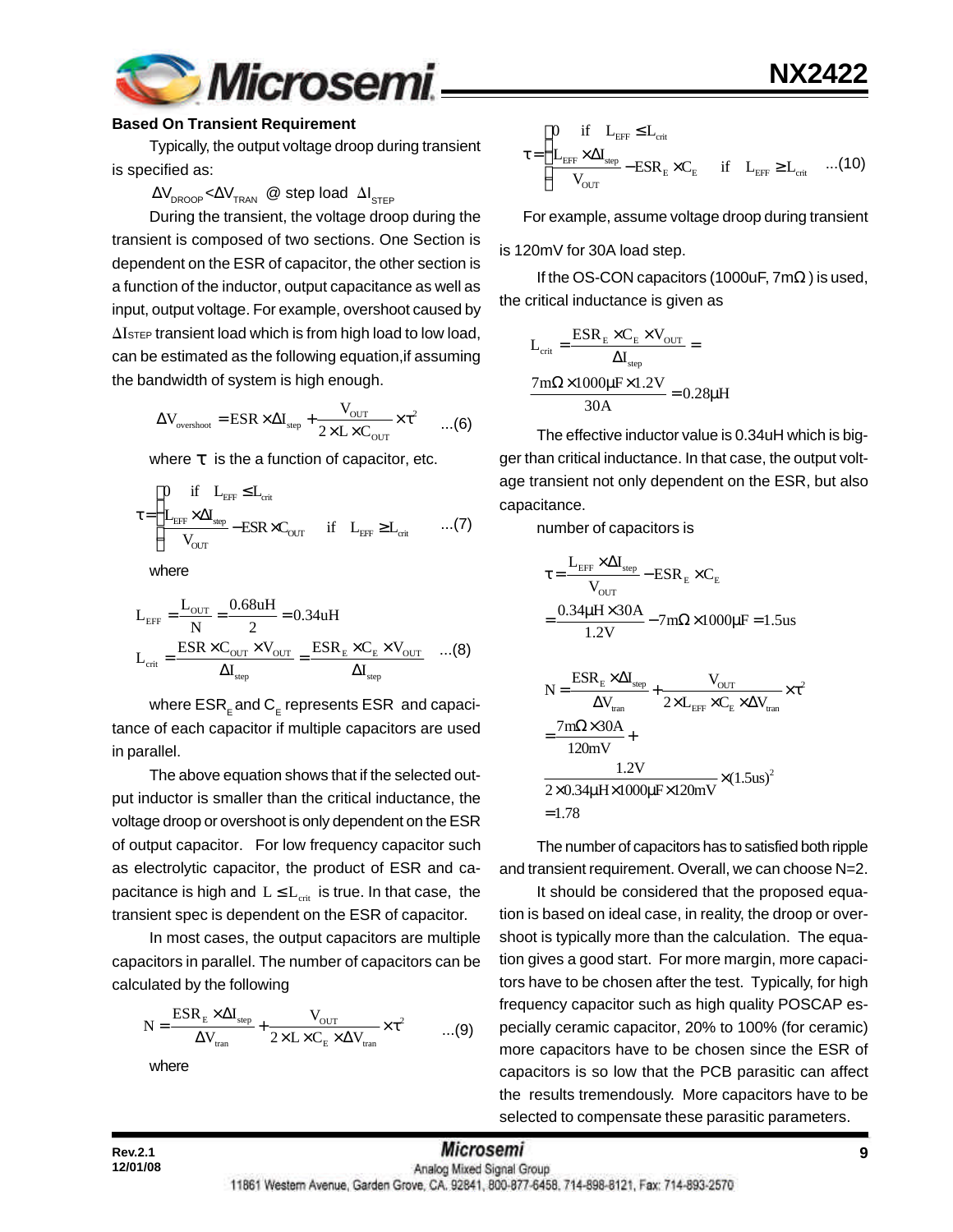

#### **Control Loop Compensator Design**

NX2422 can control and drive two channel synchro- ${\rm \bf \text{rows}\,\text{b}x}$ ks w ${\rm \bf \text{th}}\,180^{\circ}$  phase shift between each other. One of two channels is called master, the other is called slave. They are connected together by sharing the same output capacitors. Voltage loop is designed to regulate output voltage. In order to achieve the current balance in these two synchronous buck converters, current loop compensation network is employed to to make sure the currents in slave is following the master.

#### **Voltage Loop Compensator Design**

Due to the double pole generated by LC filter of the power stage, the power system has 180° phase shift, and therefore, is unstable by itself. In order to achieve accurate output voltage and fast transient response,compensator is employed to provide highest possible bandwidth and enough phase margin. Ideally, the Bode plot of the closed loop system has crossover frequency between 1/10 and 1/5 of the switching frequency, phase margin greater than 50° and the gain crossing 0dB with -20dB/decade. Power stage output capacitors usually decide the compensator type. If electrolytic capacitors are chosen as output capacitors, type II compensator can be used to compensate the system, because the zero caused by output capacitor ESR is lower than crossover frequency. Otherwise type III compensator should be chosen.

#### **A. Type II compensator design**

**12/01/08**

If the electrolytic capacitors are chosen as power stage output capacitors, usually the Type II compensator can be used to compensate the system.

Type II compensator can be realized by simple RC circuit without feedback as shown in figure 3. R3 and C1 introduce a zero to cancel the double pole effect. C2 introduces a pole to suppress the switching noise. The following equations show the compensator pole zero location and constant gain.

$$
Gain = \frac{R_3}{R_2} \qquad \qquad \dots (11)
$$

$$
F_z = \frac{1}{2 \times \pi \times R_3 \times C_1} \qquad \qquad \dots (12)
$$

$$
F_p \approx \frac{1}{2 \times \pi \times R_3 \times C_2} \qquad \dots (13)
$$



Figure 3 - Type II compensator



Figure 4 - Bode plot of Type II compensator

For this type of compensator,  $\mathsf{F}_\mathsf{o}$  has to satisfy  $F_{LC}$ < $F_{ESR}$ << $F_{O}$  and  $F_{O}$  <=1/10~1/5 $F_{S}$ 

Here a type II compensator is designed for the case which has six electrolytic capacitors(1800uF, 13mΩ) and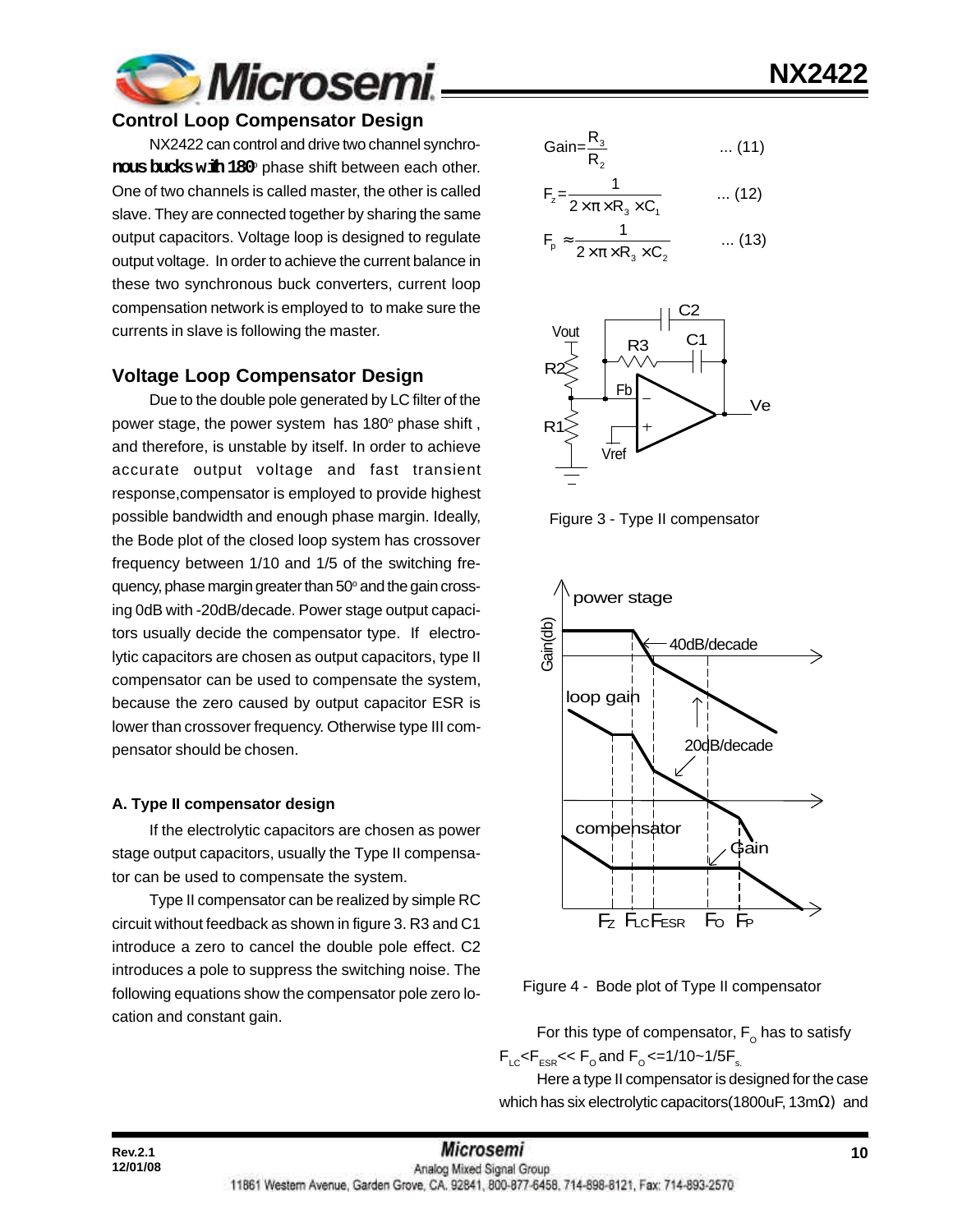

two 1.5uH inductors.

1. Calculate the location of LC double pole  $F_{\text{LC}}$ and ESR zero  $F_{ESR}$ .

$$
F_{LC} = \frac{1}{2 \times \pi \times \sqrt{L_{EFF} \times C_{OUT}}}
$$

$$
= \frac{1}{2 \times \pi \times \sqrt{0.75 u H \times 10800 u F}}
$$

$$
= 1.768 kHz
$$

$$
F_{ESR} = \frac{1}{2 \times \pi \times ESR \times C_{OUT}}
$$

$$
= \frac{1}{2 \times \pi \times 13 \text{ m}\Omega \times 1800 \text{ uF}}
$$

$$
= 6.801 \text{kHz}
$$

2.Set R $_2$  equal to10k $\Omega$  and calculate R $_{_1}$ .

$$
R_1 = \frac{R_2 \times V_{REF}}{V_{OUT} - V_{REF}} = \frac{10k\Omega \times 0.6V}{1.2V - 0.6V} = 10k\Omega
$$

3. Set crossover frequency Fo=15kHz.

4.Calculate  $\mathsf{R}_{_{3}}$  value by the following equation.

$$
R_{3} = \frac{V_{\text{osc}}}{V_{\text{in}}} \times \frac{2 \times \pi \times F_{\text{o}} \times L_{\text{EFF}}}{ESR} \times R_{2}
$$
  
= 
$$
\frac{1V}{12V} \times \frac{2 \times \pi \times 15kHz \times 0.75uH}{2.16m\Omega} \times 10k\Omega
$$
  
= 27.3k $\Omega$ 

Choose R<sub>3</sub>=27.4kΩ.

5. Calculate  $\mathsf{C}_\mathtt{1}$  by setting compensator zero  $\mathsf{F}_\mathtt{Z}$ at 75% of the LC double pole.

$$
C_1 = \frac{1}{2 \times \pi \times R_3 \times F_z}
$$
  
= 
$$
\frac{1}{2 \times \pi \times 27.4 \text{k}\Omega \times 0.75 \times 1.768 \text{kHz}}
$$
  
= 4.4nF

Choose  $\mathsf{C}_\text{\tiny{1}}$ =4.7nF.

6. Calculate  $\mathsf{C}_\mathsf{2}$  by setting compensator pole  $\mathrm{F}_\mathsf{p}$ at half the swithing frequency.

$$
C_2 = \frac{1}{\pi \times R_3 \times F_s}
$$
  
= 
$$
\frac{1}{\pi \times 27.4 \text{ k}\Omega \times 400 \text{ kHz}}
$$
  
= 30 pF

Choose  $\mathsf{C}_2$ =33pF.

#### **Rev.2.1 11 11** *MICrOSEMI* **11 12/01/08**

**B. Type III compensator design**

 For low ESR output capacitors, typically such as Sanyo OSCON and POSCAP, the frequency of ESR zero caused by output capacitors is higher than the crossover frequency. In this case, it is necessary to compensate the system with type III compensator.

In design example, six electrolytic capacitors are used as output capacitors. The system is compensated with type III compensator. The following figures and equations show how to realize the this type III compensator with electrolytic capacitors.

$$
F_{z_1} = \frac{1}{2 \times \pi \times R_4 \times C_2}
$$
...(14)

$$
F_{z2} = \frac{1}{2 \times \pi \times (R_2 + R_3) \times C_3}
$$
...(15)

$$
F_{p_1} = \frac{1}{2 \times \pi \times R_3 \times C_3}
$$
...(16)

$$
F_{p_2} = \frac{1}{2 \times \pi \times R_4 \times \frac{C_1 \times C_2}{C_1 + C_2}}
$$
...(17)

where Fz1, Fz2, FP1 and FP2 are poles and zeros in the compensator.



Figure 5 - Type III compensator

11861 Western Avenue, Garden Grove, CA. 92841, 800-877-6458. 714-898-8121, Fax: 714-893-2570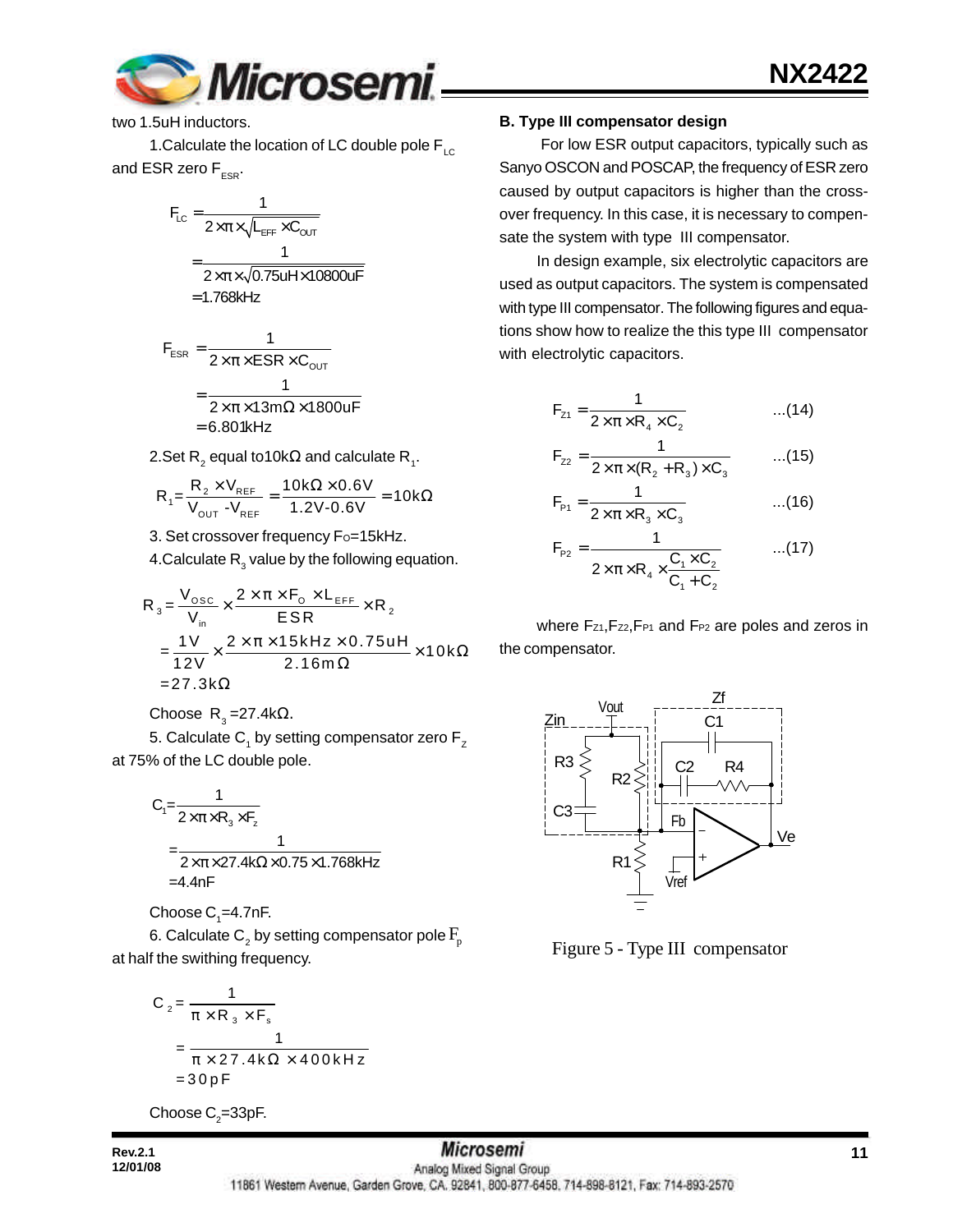



Figure 6 - Bode plot of Type III compensator

The transfer function of type III compensator is given by:

$$
\frac{V_e}{V_{OUT}} = \frac{1}{sR_2 \times (C_2 + C_1)} \times \frac{(1 + sR_4 \times C_2) \times [1 + s(R_2 + R_3) \times C_3]}{(1 + sR_4 \times \frac{C_2 \times C_1}{C_2 + C_1}) \times (1 + sR_3 \times C_3)}
$$

Use the same power stage requirement as demo board. The crossover frequency has to be selected as  $F_{LC}$ < $F_{ESR}$ < $F_{O}$ , and usually  $F_{O}$ <=1/10~1/5 $F_{S}$ .

1. Calculate the location of LC double pole  $F_{LC}$ and ESR zero  $F_{ESR}$ .

$$
F_{LC} = \frac{1}{2 \times \pi \times \sqrt{L_{EFF} \times C_{OUT}}}
$$

$$
= \frac{1}{2 \times \pi \times \sqrt{0.34 u H \times 2000 u F}}
$$

$$
= 6.1 k Hz
$$

$$
F_{ESR} = \frac{1}{2 \times \pi \times ESR \times C_{OUT}}
$$

$$
= \frac{1}{2 \times \pi \times 3.5m\Omega \times 2000 \text{UF}}
$$

$$
= 22.7 \text{kHz}
$$

2.Set R $_{2}$  equal to10kΩ.

$$
R_1 = \frac{R_2 \times V_{REF}}{V_{OUT} - V_{REF}} = \frac{10k\Omega \times 0.6V}{1.2V - 0.6V} = 10k\Omega
$$

Choose R<sub>1</sub>=10kΩ.

3. Calculate  $\mathsf{C}_3$  by setting  $\mathsf{F}_{z2}$  =  $\mathsf{F}_{\mathsf{LC}}$  and  $\mathsf{F}_{\mathsf{p1}}$  = $\mathsf{F}_{\mathsf{ESR}}$ .

**NX2422**

$$
C_3 = \frac{1}{2 \times \pi \times R_2} \times (\frac{1}{F_{z2}} - \frac{1}{F_{p1}})
$$
  
=  $\frac{1}{2 \times \pi \times 10k\Omega} \times (\frac{1}{6.1kHz} - \frac{1}{22.7kHz})$   
= 1.9nF

Choose  $\text{C}_3$ =1.8nF. 5. Calculate  $\mathsf{R}_{_{3}}$  by equation (13).

$$
R_{3} = \frac{1}{2 \times \pi \times F_{P1} \times C_{3}}
$$
  
= 
$$
\frac{1}{2 \times \pi \times 22.7 \text{kHz} \times 1.8 \text{nF}}
$$
  
= 3.89k\Omega

Choose R<sub>3</sub>=3.92k $\Omega$ .

6. Calculate  $\mathsf{R}_{_4}$  by choosing  $\mathsf{F}_{_{\text{\tiny O}}}$ =40kHz.

$$
R_4 = \frac{V_{\text{osc}}}{V_{\text{in}}} \times \frac{2 \times \pi \times F_0 \times L_{\text{eff}}}{ESR} \times \frac{R_2 \times R_3}{R_2 + R_3}
$$
  
=  $\frac{1V}{12V} \times \frac{2 \times \pi \times 40kHz \times 0.34uH}{3.5m\Omega} \times \frac{10k\Omega \times 3.92k\Omega}{10k\Omega + 3.92k\Omega}$   
= 5.73k\Omega

Choose R<sup>4</sup> =5.62kΩ.

7. Calculate  $\mathsf{C}_2^{}$  with zero  $\mathsf{F}_{\mathsf{z}^1}$  at 75% of the LC double pole by equation (11).

$$
C_2 = \frac{1}{2 \times \pi \times F_{z1} \times R_4}
$$
  
= 
$$
\frac{1}{2 \times \pi \times 0.75 \times 6.1 \text{kHz} \times 5.62 \text{k}\Omega}
$$
  
= 6.2nF

Choose C $_{\textrm{\tiny{2}}}$ =6.8nF.

8. Calculate C<sub>1</sub> by equation (14) with pole F<sub>p2</sub> at half the switching frequency.

$$
C_1 = \frac{1}{2 \times \pi \times R_4 \times F_{P2}}
$$
  
= 
$$
\frac{1}{2 \times \pi \times 5.62 k\Omega \times 200 kHz}
$$
  
= 141pF

Choose  $\mathrm{C}_\text{\tiny{1}}$ =150pF.

**Rev.2.1 12 12** *MICrosemI* **12** 11861 Western Avenue, Garden Grove, CA. 92841, 800-877-6458, 714-898-8121, Fax: 714-893-2570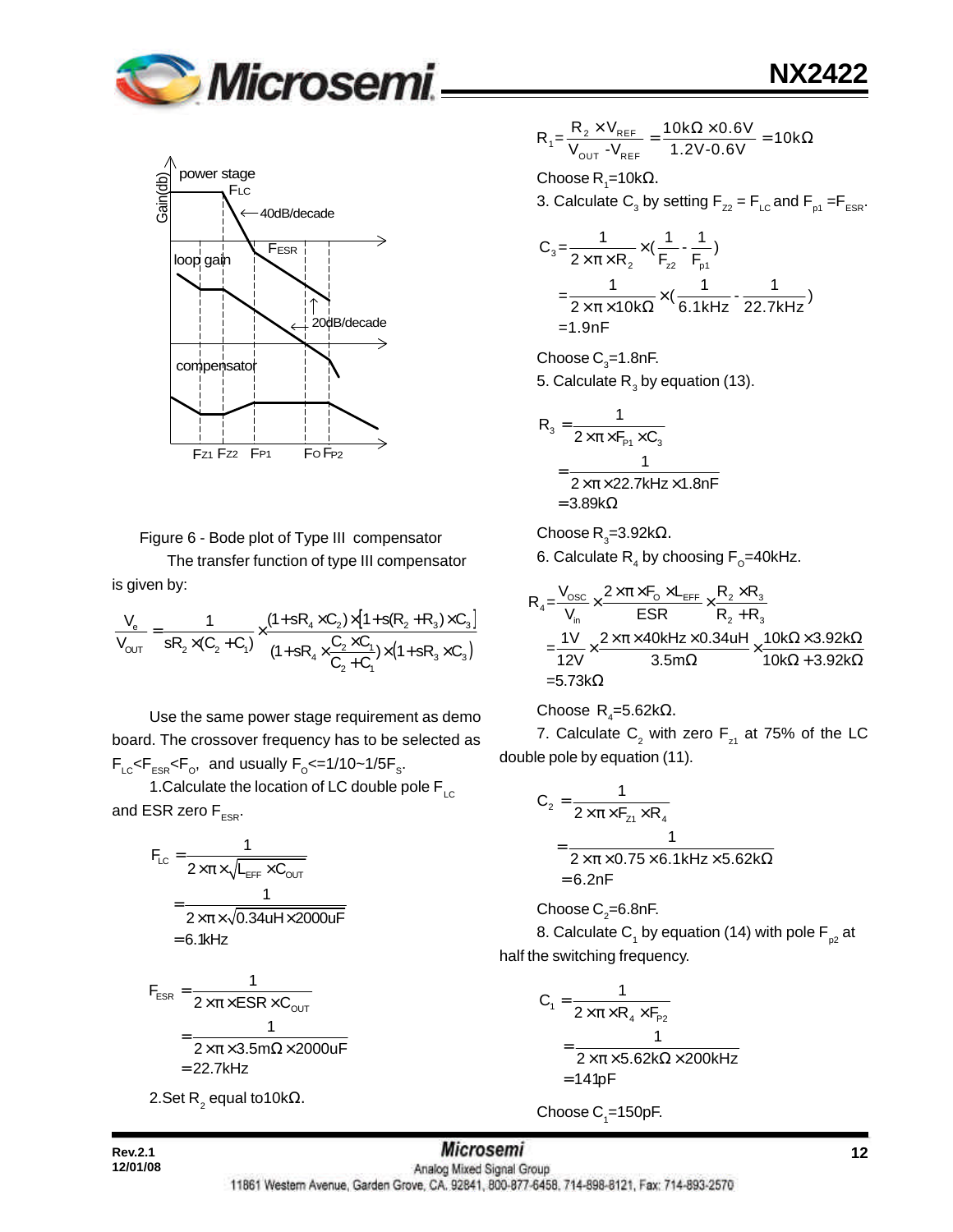

## **Current Loop Compensator Design**



Figure 7 - Current loop control diagram



Figure 8 - Function diagram of current loop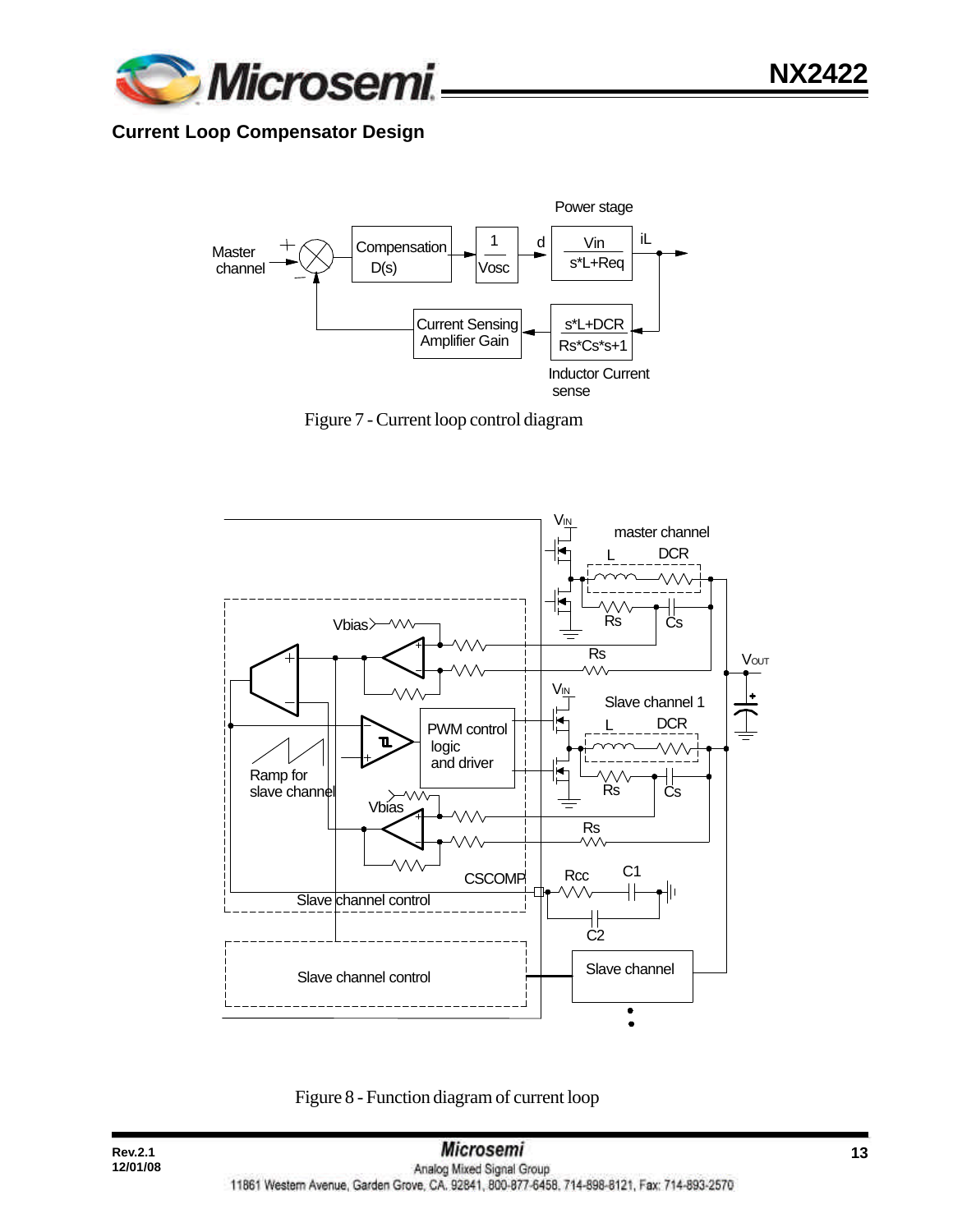

**Inductor Current Sensing**



Figure 9 - Inductor current sensing using RC network.

 The inductor current can be sensed through a RC network as shown above. The advantage of the RC network is the lossless comparing with a resistor in series with output inductor.

The selection of the resistor sensing network is chosen by the following equation:

$$
R_s \times C_s = \frac{L}{DCR} \qquad \qquad ...(18)
$$

If the above equation is satisfied, the voltage across the sensing capacitor Cs will be equal to the inductor current times DCR of inductor for all frequency domain.

 $V_{\rm s}$   $_{\rm II}$  = DCR  $\times$  i<sub>1</sub>

If the sensing capacitor is chosen

$$
C_{s} = 1\mu F
$$

 $\textsf{C}_\text{s}$  must be X7R or COG ceramic capacitor. The sensing resistor is calculated as

$$
R_{s} = \frac{L}{DCR \times C_{s}}
$$

For example, for 0.68uH inductor with 1.4mΩ DCR, we have

$$
R_s = \frac{0.68\mu H}{1.4m\Omega \times 1\mu F} = 486\Omega
$$

 In most of cases, the selection of sensing resistor based on the above equation will be sufficient. However, for some inductor such as toroid coiled inductor with micrometal, even the product of sensing resistor and capacitor is perfectly match with L/DCR, the voltage across the capacitor still has overshoot due to the nonlinearity of inductor. This will affect the droop accuracy during the transient if droop function is required. The illustration is shown in the following figure.



Figure 10 - Droop accuracy affected by the nonlinearity of inductor.

In this case, the sensing resistor has to be chosen

$$
R_s \geq \frac{L}{DCR \times C_s}
$$

 to compensate the overshoot. This selection only affects the small signal mode of current loop. For DC accuracy, there is no effect since the DC voltage across the sensing capacitor will equal to the DCR times inductor current at DC load no matter what Rs is.

R<sub>s</sub> value is preferred to be less than 400 $\Omega$  in NX2422's application, therefore we need to reiterate the calculation, choose  $\textsf{C}_\text{s}$  2.2uF instead.  $\textsf{R}_\text{s}$  value is finally chosen as 301Ω .

 Powe dissipation of Rs resistor is calculated as followed:

$$
P_{D}(R_{S}) = \frac{(V_{IN} - V_{OUT})^{2}}{R_{S}} \times D + \frac{V_{OUT}^{2}}{R_{S}} \times (1 - D)
$$
  
= 
$$
\frac{(12V - 1.2V)^{2}}{301\Omega} \times 0.1 + \frac{(1.2V)^{2}}{301\Omega} \times (1 - 0.1)
$$
  
= 0.04W

The power rating of Rs should be over 0.04W.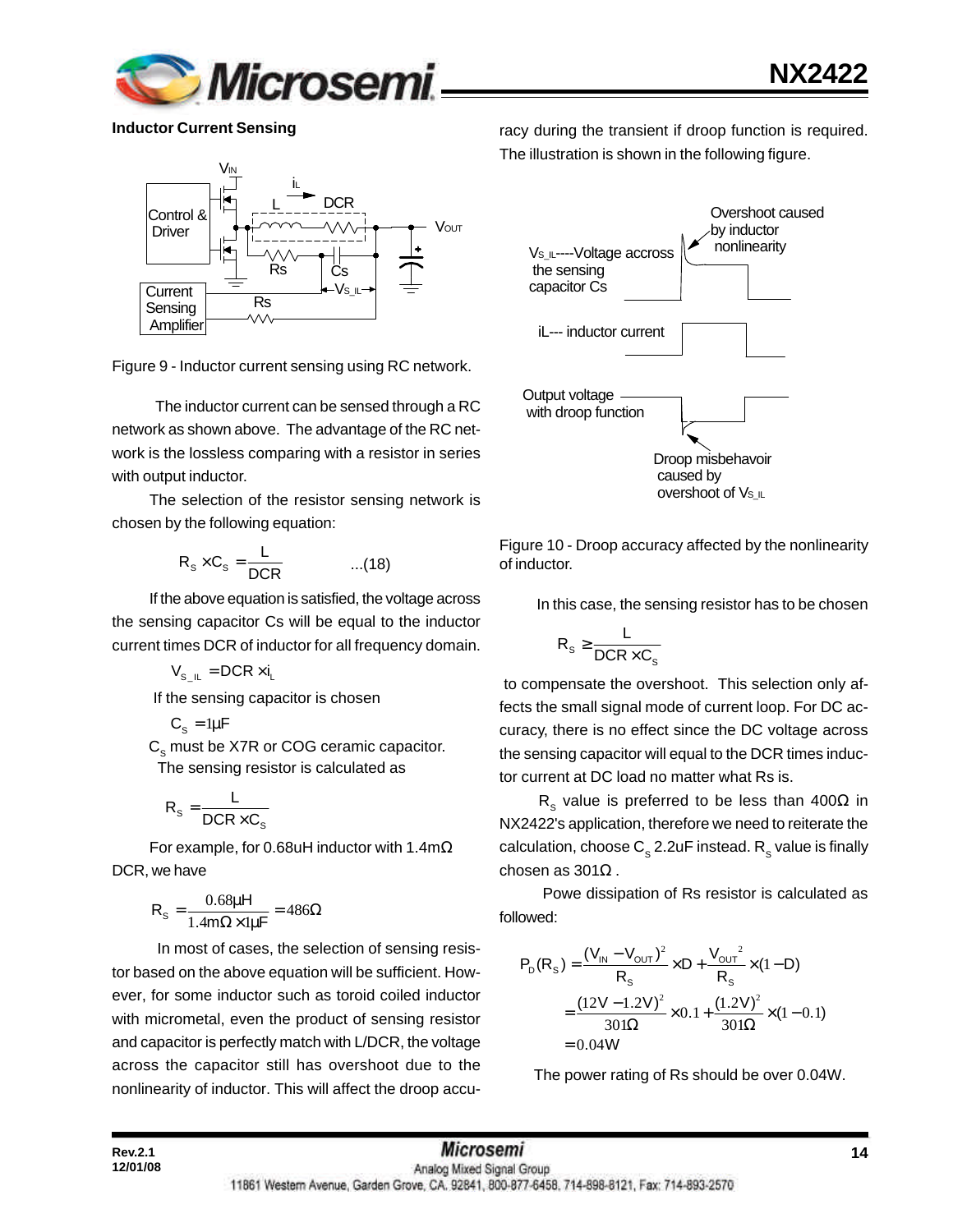

**Current Loop Compensation**



Figure 11 - Bode plot of current loop

 The diagram and bode plot for current loop of NX2422 is shown in above figure. The current signal through inductor sensing is amplified by current sensing differential amplifier. The amplified slave current signal is compared with the amplified inductor current from master channel (channel 1 for NX2422) through a transconductance amplifier, the difference between channel current will change the output of transconductance amplifier, which will compare with a internal ramp signal and changes the duty cycle of slave channel buck converter. If the inductor are perfectly matched and the PWM controller has no offset, the DC current in slave channel will equal to the DC current of master channel (channel 1) due to the gain of current loop.

 From the bode plot, the power stage has one pole located at

$$
F_{\rm p1} = \frac{R_{\rm eq}}{2 \times \pi \times L}
$$

where  $\mathsf{R}_{_\mathsf{eq}}$  is the equivalent resistor and it is given by

$$
R_{\text{eq}} \approx DCR + R_{\text{dson\_con}} \times \frac{V_{\text{OUT}}}{V_{\text{IN}}} + R_{\text{dson\_syn}} \times \left(1 - \frac{V_{\text{OUT}}}{V_{\text{IN}}}\right)
$$

 $R_{dson\_con}$  is the Rdson of control FET and  $R_{dson\_syn}$  is the Rdson of synchronous FET. For this example,

$$
R_{\text{eq}} = 7.4 \text{m}\Omega
$$

The pole is located as

$$
F_{\rm p1} = \frac{R_{\rm eq}}{2 \times \pi \times L} = \frac{7.4 \text{ m}\Omega}{2 \times \pi \times 0.68 \mu H} = 1.7 \text{kHz}
$$

The current compensation transfer function is

given as

$$
D(s) = \frac{g_m}{s \times (C_1 + C_2)} \times \frac{1 + s \times R_{cc} \times C_1}{1 + s \times \frac{R_{cc} \times C_1 \times C_2}{C_1 + C_2}}
$$

It has one zero and one pole. The ideal is to choose resistor Rcc to achieve desired loop gain such as 50kHz. Rcc can be calculated as

$$
R_{cc} = \frac{2 \times \pi \times F_o \times L \times V_{osc}}{g_m \times V_m \times K_c \times DCR}
$$
...(19)

where

$$
K_{\rm C} \approx \frac{60 \cdot k\Omega}{2k\Omega + R_{\rm s}} = 22.9
$$

60kΩ and 2kΩ is the internal resistance for the current sensing amplifier.

For fast response, we can set the current loop cross-over frequency one and half times of voltage loop cross-over frequency. Since the voltage loop cross-over frequency is typically selected as 1/10 of switching frequency, we choose F<sub>o</sub>=50kHz.

$$
R_{\infty} = \frac{2 \times \pi \times 50 \text{kHz} \times 0.68 \mu \text{Hz} \times 1 \text{V}}{1.6 \text{mA} / \text{V} \times 12 \text{V} \times 22.9 \times 1.4 \text{m}\Omega} = 442 \Omega
$$

**Select** 

$$
\mathsf{R}_{\scriptscriptstyle{\text{cc}}} = 430\Omega \, .
$$

The selection of capacitor  $\mathsf{C}_\mathtt{1}$  is such that the zero of compensation will cancel the pole of power stage, therefore,

$$
C_1 = \frac{L}{R_{eq} \times R_{cc}} = \frac{0.68 \mu H}{7.4 m \Omega \times 430 \Omega} = 214 nF
$$

Typically, the capacitor  $C_1$  is so big that the current loop may start slowly during the start up. Therefore, smaller capacitor can be selected. However, the selected capacitor can not reduce too much to cause phase droop.

Select  $C_{1}$ =220nF.

The capacitor  $\mathsf{C}_2^{}$  is an option and it is used to filter out the switching noise.  ${\sf C}_2$  can be calculated as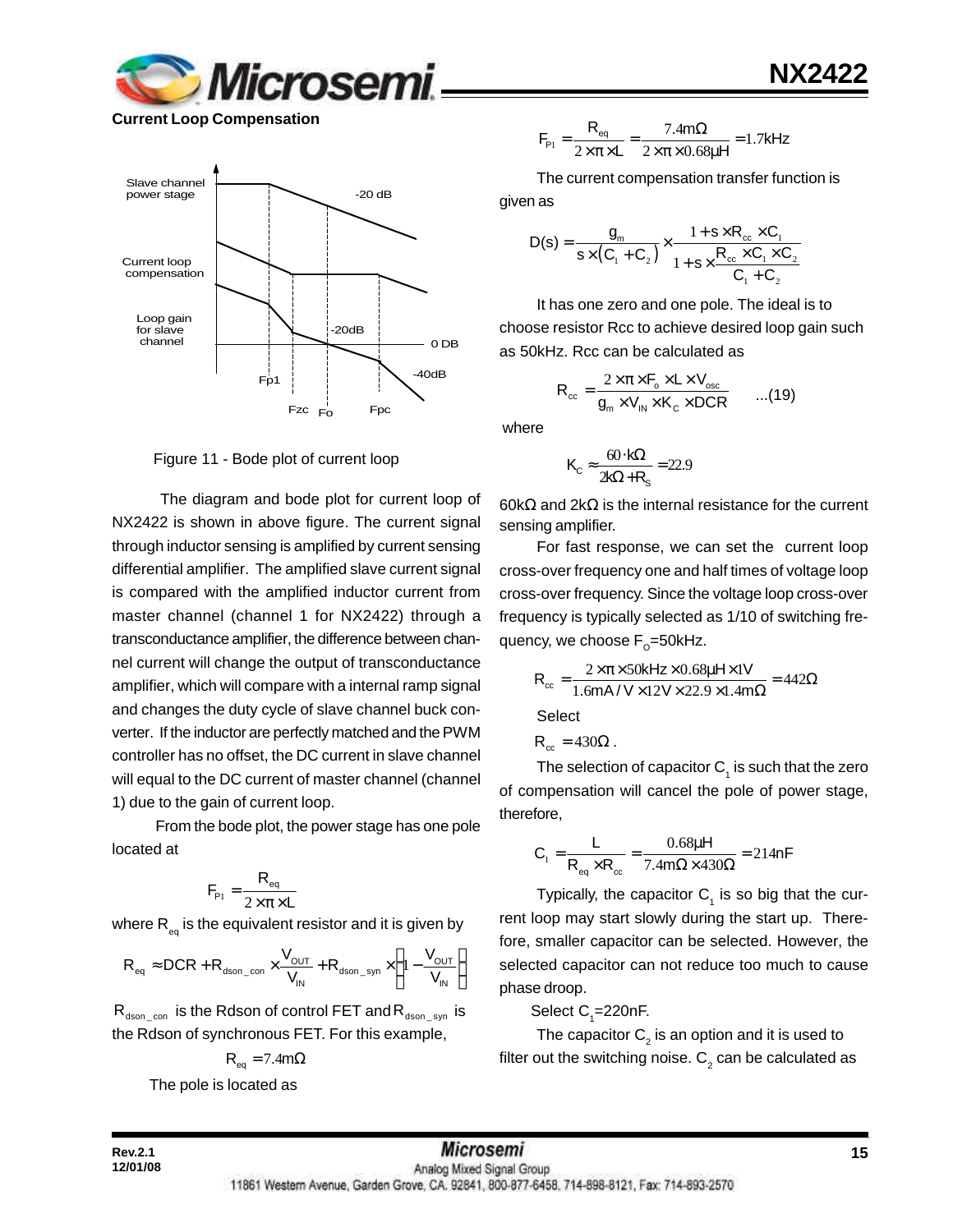

$$
C_2 = \frac{1}{\pi \times R_{cc} \times F_s} = \frac{1}{\pi \times 430\Omega \times 400kHz} = 1.85nF
$$
  
Select C<sub>2</sub>=2.2nF.

### **Frequency Selection**

The frequency can be set by external Rt resistor. The relationship between frequency per phase and RT pin around 400kHz is shown as follows.

$$
R_{\tau} \approx \frac{40000000}{F_s} \qquad \qquad \dots (20)
$$



**Frequency(kHz) vs Rt(kohm)**

Figure 12 - Frequency vs Rt chart

#### **Input Filter Selection**

The selection criteria of input capacitor are voltage rating and the RMS current rating. For conservative consideration, the capacitor voltage rating should be 1.5 times higher than the maximum input voltage. The RMS current rating of the input capacitor for multi-phase converter can be estimated from the above Figure 14.

First, determine the duty cycle of the converter (V $_{\rm \odot}$ /  $V_{1N}$ ). The ratio of input RMS current over output current can be obtained. Then the total input RMS current can be calculated. From this figure, it is obvious that a multiphase converter can have a much smaller input RMS current, which results in a lower amount of input capacitors that are required.

 For example, Vin=12V, Vout=1.2V. The duty cycle is D=Vout/Vin=1.2/12=10%. From the figure, for two phase, the normlized RMS current is

#### 0.2\*Iout=0.2\*50A=10A.

 A combination of ceramic and electrolytic(SANYO WG or WF series) or OSCON type capacitors can achieve both ripple current capability together with having enough capacitance such that input voltage will not sag too much. In this application, one OSCON SVPC180M(180uF, 16V, 2.8A) and three 10uF X5R ceramic capacitors are selected.

A 1uH input inductor is recommended to slow down the input current transient. Suppose power stage efficiency is 0.8, then input current can estimated by

$$
I_{INPUT} = \frac{I_{OUT} \times V_{OUT}}{\eta \times V_{IN}} = \frac{60A \times 1.2V}{0.8 \times 12V} = 7.5A
$$

In this application, Coilcraft DO3316P\_102HC with RMS rating 10A is chosen.



Figure 13 - Normalized input RMS current vs. duty cycle

### **Over Current/Short Circuit Protection**

The converter will go into hiccup mode if the output current reaches a programmed limit  $I_{\text{Cep}}$ determined by the resistor value  $\mathsf{R}_{_{\mathrm{ocp}}}$  at pin IOUT/IMAX.

$$
R_{OCP} = \frac{1.25V}{0.04mA/V} \times \frac{2k\Omega + R_s}{60k\Omega} \times \frac{2}{DCR} \times \frac{1}{I_{OCP}} \quad ...(21)
$$

Where  $I_{\text{opp}}$  is the desired over current protection level,  $\mathsf{R}_{_\mathbf{S}}$  is the current sensing matching resistor when using DCR sensing method.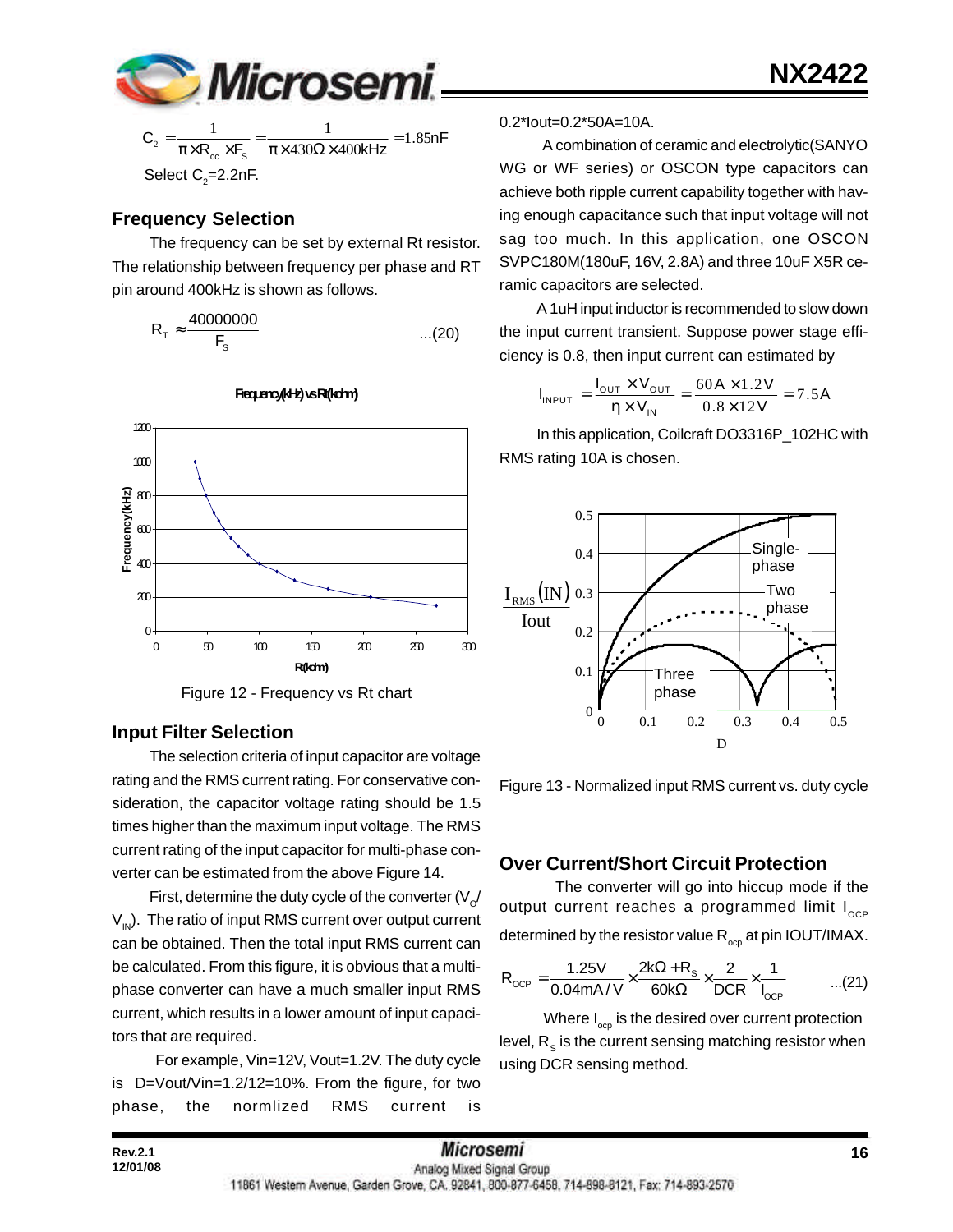

### **Over Voltage Protection**

Over voltage protection is achieved by sensing the output voltage through resistor divider. The sensed voltage on FB pin is compared with  $130\%$ \*V<sub>REF</sub> to generate the OVP signal.

#### **Power MOSFETs Selection**

The NX2422 requires two N-Channel power MOSFETs for each channels. The selection of MOSFETs is based on maximum drain source voltage, gate source voltage, maximum current rating, MOSFET on resistance and power dissipation. The main consideration is the power loss contribution of MOSFETs to the overall converter efficiency. In this design example, eight NTD60N02 are used. They have the following parameters:  $V_{DS}$ =25V, I<sub>D</sub> =62A, R<sub>DSON</sub> =12m $\Omega$ , Q<sub>GATE</sub> =9nC.

 There are three factors causing the MOSFET power loss:conduction loss, switching loss and gate driver loss.

Gate driver loss is the loss generated by discharging the gate capacitor and is dissipated in driver circuits. It is proportional to frequency and is defined as:

$$
\mathsf{P}_{\mathsf{gate}} = (\mathsf{Q}_{\mathsf{HGATE}} \times \mathsf{V}_{\mathsf{HGS}} + \mathsf{Q}_{\mathsf{LGATE}} \times \mathsf{V}_{\mathsf{LGS}}) \times \mathsf{F}_{\mathsf{S}} \qquad \qquad \ldots \text{(22)}
$$

where  $Q_{\text{HGATE}}$  is the high side MOSFETs gate charge, QLGATE is the low side MOSFETs gate charge, VHGS is the high side gate source voltage, and  $V_{LGS}$  is the low side gate source voltage. This power dissipation should not exceed maximum power dissipation of the driver device.

Conduction loss is simply defined as:

$$
P_{HCON} = I_{OUT}^2 \times D \times R_{DS(ON)} \times K
$$
  
\n
$$
P_{LCDN} = I_{OUT}^2 \times (1 - D) \times R_{DS(ON)} \times K
$$
...(23)  
\n
$$
P_{TOTAL} = P_{HCON} + P_{LCDN}
$$

Where the RDS(ON) will increases as MOSFET junction temperature increases,  $K$  is  $R_{DS(ON)}$  temperature dependency and should be selected for the worst case. Conduction loss should not exceed package rating or overall system thermal budget.

Switching loss is mainly caused by crossover conduction at the switching transition. The total switching loss can be approximated.

$$
P_{\text{sw}} = \frac{1}{2} \times V_{\text{IN}} \times I_{\text{OUT}} \times T_{\text{sw}} \times F_{\text{s}}
$$
...(24)

 ${\sf T}_{_{\sf SW}}$  is the sum of  $\, {\sf T}_{_{\sf R}}$  and  ${\sf T}_{_{\sf F}}$  which can be found in mosfet datasheet,  $I_{\text{OUT}}$  is output current, and  $Fs$  is switching frequency. Swithing loss Psw is frequency dependent.

### **Soft Start and Enable Signal Operation**

The NX2422's master channel will start operation after 5VCC and REFIN have reached their threshold voltages. Pulling down VCCDRV will cause 5VCC drop below to its threshold, then shuts down NX2422.

The slave channel will start operation only when EN2\_B is less than 0.8V, 5VCC and REFIN have reached their respective thresholds. For two phase opeartion, EN2\_B is preferred to be tied to GND. For one phase opeartion, EN2\_B is preferred to be tied to 5VCC. During the operation, it is not recommended to change EN2\_B voltage.

Once the converter starts, there is a soft start sequence of 1024 steps between 0 and  $V_{RFF}$ . The ramp rate is determined by the switching frequency.

$$
\frac{dV_o}{dt} = \frac{V_o}{1024 \times T_s} \qquad \qquad \dots (25)
$$

#### **Layout Considerations**

The layout is very important when designing high frequency switching converters. Layout will affect noise pickup and can cause a good design to perform with less than expected results.

There are two sets of components considered in the layout which are power components and small signal components. Power components usually consist of input capacitors, high-side MOSFET, low-side MOSFET, inductor and output capacitors. A noisy environment is generated by the power components due to the switching power. Small signal components are connected to sensitive pins or nodes. A multilayer layout which includes power plane, ground plane and signal plane is recommended .

Layout guidelines:

1. First put all the power components in the top layer connected by wide, copper filled areas. The input capacitor, inductor, output capacitor and the MOSFETs should be close to each other as possible. This helps to reduce the EMI radiated by the power loop due to the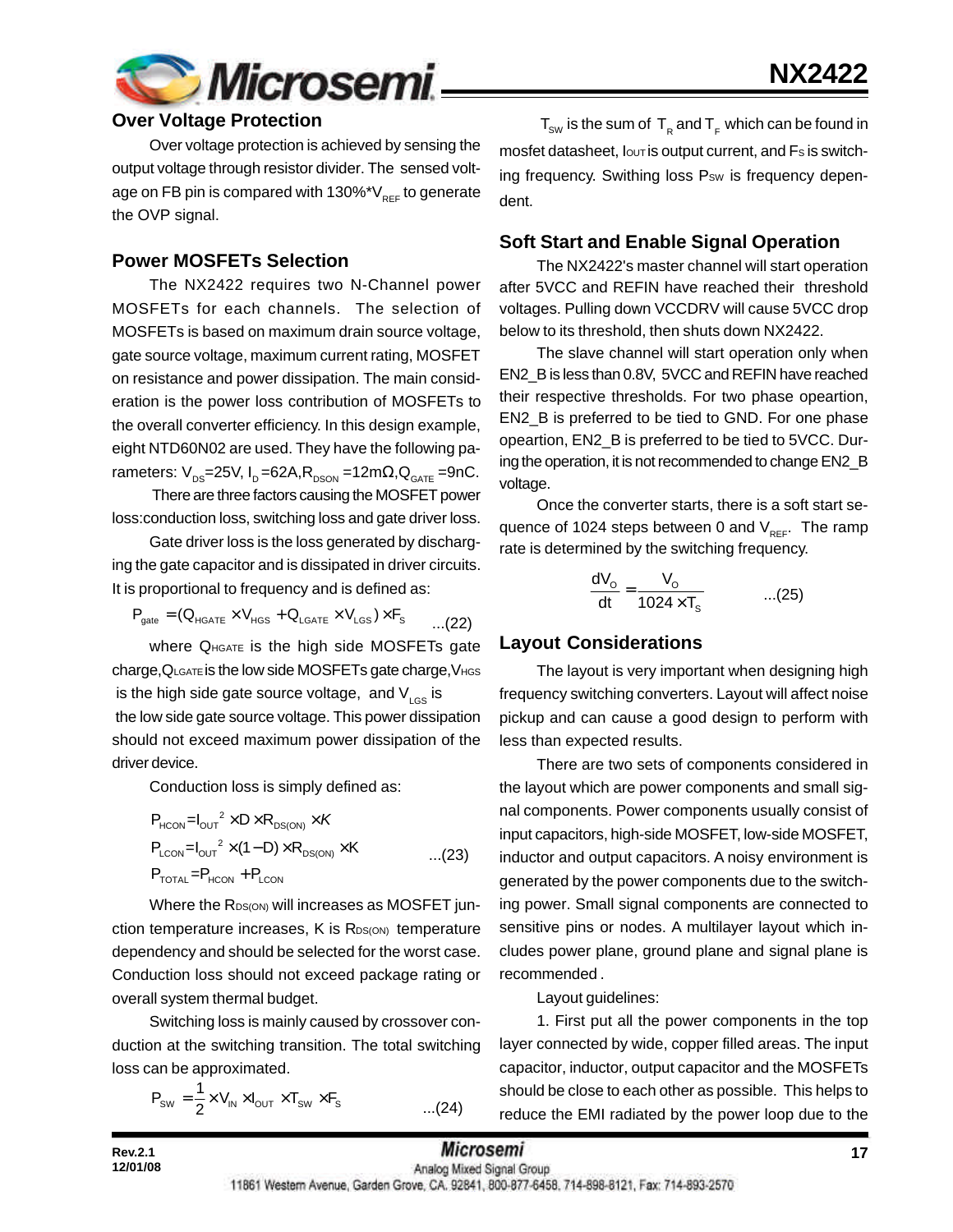

high switching currents through them.

2. Low ESR capacitor which can handle input RMS ripple current and a high frequency decoupling ceramic cap which usually is 1uF need to be practically touching the drain pin of the upper MOSFET, a plane connection is a must.

3. The output capacitors should be placed as close as to the load as possible and plane connection is required.

4. Drain of the low-side MOSFET and source of the high-side MOSFET need to be connected thru a plane ans as close as possible. A snubber nedds to be placed as close to this junction as possible.

5. Source of the lower MOSFET needs to be connected to the GND plane with multiple vias. One is not enough. This is very important. The same applies to the output capacitors and input capacitors.

6. Hdrv and Ldrv pins should be as close to MOSFET gate as possible. The gate traces should be wide and short. A place for gate drv resistors is needed to fine tune noise if needed.

7. Vcc capacitor, BST capacitor or any other bypassing capacitor needs to be placed first around the IC and as close as possible. The capacitor on comp to GND or comp back to FB needs to be place as close to the pin as well as resistor divider.

8. The output sense line which is sensing output back to the resistor divider should not go through high frequency signals.

9. All GNDs need to go directly thru via to GND plane.

10. The feedback part of the system should be kept away from the inductor and other noise sources, and be placed close to the IC.

11. In multilayer PCB, separate power ground and analog ground. These two grounds must be connected together on the PC board layout at a single point. The goal is to localize the high current path to a separate loop that does not interfere with the more sensitive analog control function.

12. Inductor current sense line should be connected directly to the inductor solder pad.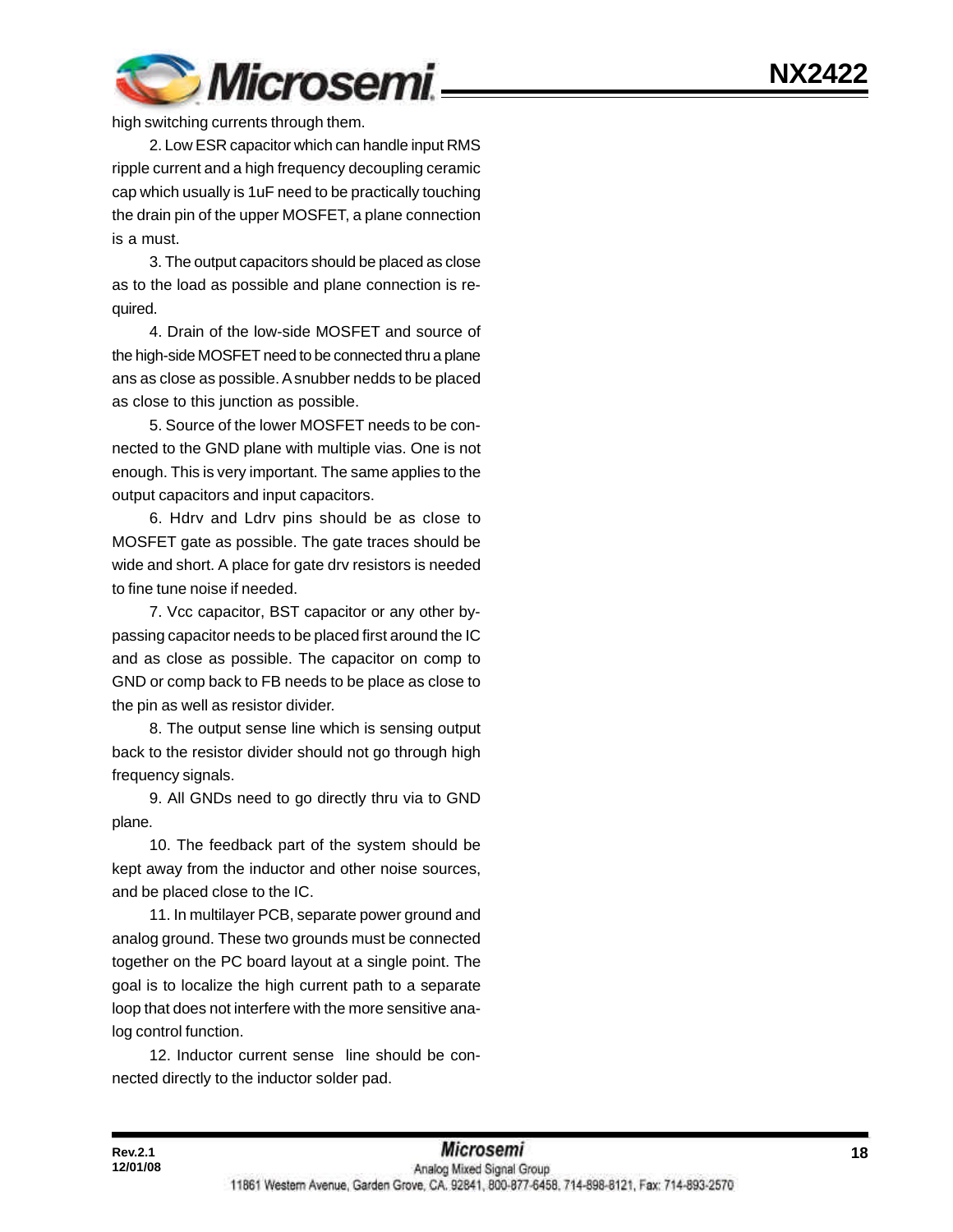

# **MLPQ 24 PIN 4 x 4 PACKAGE OUTLINE DIMENSIONS**



NOTE: ALL DIMENSIONS ARE DISPLAYED IN MILLIMETERS.